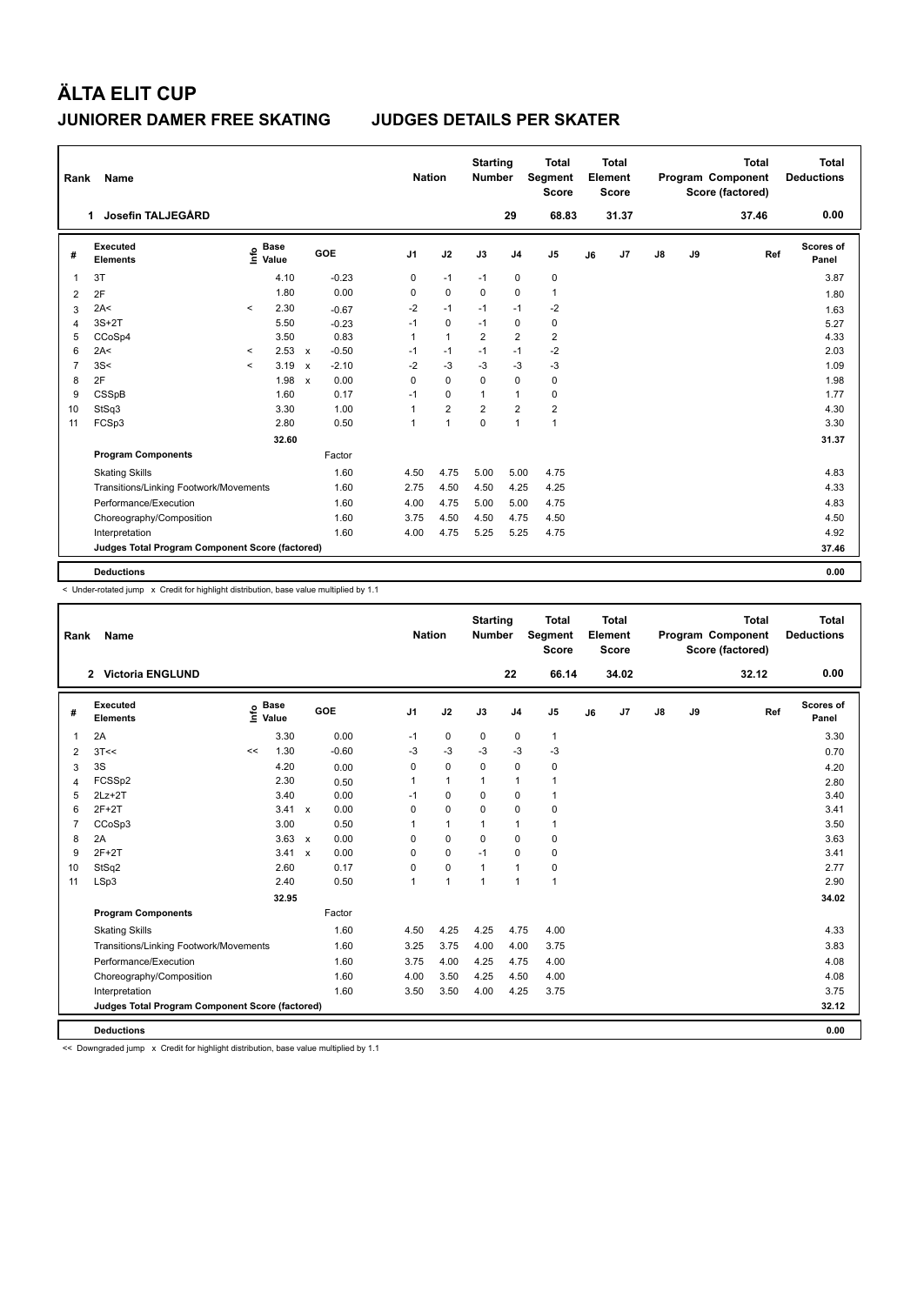| Rank           | Name                                            |                            |                           |         | <b>Nation</b>  |                | <b>Starting</b><br><b>Number</b> |                | <b>Total</b><br>Segment<br><b>Score</b> |    | <b>Total</b><br>Element<br><b>Score</b> |    |    | <b>Total</b><br>Program Component<br>Score (factored) | <b>Total</b><br><b>Deductions</b> |
|----------------|-------------------------------------------------|----------------------------|---------------------------|---------|----------------|----------------|----------------------------------|----------------|-----------------------------------------|----|-----------------------------------------|----|----|-------------------------------------------------------|-----------------------------------|
|                | Linnea BOHWALLI<br>3                            |                            |                           |         |                |                |                                  | 27             | 62.36                                   |    | 30.88                                   |    |    | 31.48                                                 | 0.00                              |
| #              | <b>Executed</b><br><b>Elements</b>              | <b>Base</b><br>۴ô<br>Value |                           | GOE     | J <sub>1</sub> | J2             | J3                               | J <sub>4</sub> | J <sub>5</sub>                          | J6 | J7                                      | J8 | J9 | Ref                                                   | <b>Scores of</b><br>Panel         |
| 1              | 2Lz                                             | 2.10                       |                           | 0.30    | 1              | $\mathbf{1}$   | $\mathbf{1}$                     | $\mathbf{1}$   | $\mathbf{1}$                            |    |                                         |    |    |                                                       | 2.40                              |
| 2              | 2A                                              | 3.30                       |                           | $-1.00$ | $-1$           | $-2$           | $-2$                             | $-2$           | $-2$                                    |    |                                         |    |    |                                                       | 2.30                              |
| 3              | CCoSp4                                          | 3.50                       |                           | 0.17    | 0              | $\mathbf{1}$   | $\mathbf 0$                      | $\mathbf{1}$   | $\mathbf 0$                             |    |                                         |    |    |                                                       | 3.67                              |
| 4              | 2F                                              | 1.80                       |                           | $-0.30$ | $-2$           | $-1$           | $-1$                             | $-1$           | $-1$                                    |    |                                         |    |    |                                                       | 1.50                              |
| 5              | $2F+1Lo$                                        | 2.30                       |                           | 0.00    | $-1$           | $\mathbf 0$    | 0                                | $\mathbf 0$    | $\mathbf 0$                             |    |                                         |    |    |                                                       | 2.30                              |
| 6              | 2A                                              | 3.63                       | $\boldsymbol{\mathsf{x}}$ | $-0.50$ | $-1$           | $-2$           | $-1$                             | -1             | $-1$                                    |    |                                         |    |    |                                                       | 3.13                              |
| $\overline{7}$ | $2Lo+2T$                                        | 3.41                       | $\mathbf{x}$              | 0.00    | 0              | $\mathbf 0$    | 0                                | $\mathbf 0$    | 0                                       |    |                                         |    |    |                                                       | 3.41                              |
| 8              | CSp1                                            | 1.40                       |                           | $-0.10$ | $-1$           | $\mathbf 0$    | $\Omega$                         | $\mathbf 0$    | $-1$                                    |    |                                         |    |    |                                                       | 1.30                              |
| 9              | StSq2                                           | 2.60                       |                           | 0.50    | 1              | $\mathbf{1}$   | $\mathbf{1}$                     | $\mathbf{1}$   | $\mathbf{1}$                            |    |                                         |    |    |                                                       | 3.10                              |
| 10             | 2Lz+2T+2T                                       | $5.17 \times$              |                           | 0.00    | 0              | $\overline{1}$ | $\Omega$                         | $\mathbf 0$    | 0                                       |    |                                         |    |    |                                                       | 5.17                              |
| 11             | FSSp3                                           | 2.60                       |                           | 0.00    | 1              | $\mathbf 0$    | $\Omega$                         | $\mathbf 0$    | $-1$                                    |    |                                         |    |    |                                                       | 2.60                              |
|                |                                                 | 31.81                      |                           |         |                |                |                                  |                |                                         |    |                                         |    |    |                                                       | 30.88                             |
|                | <b>Program Components</b>                       |                            |                           | Factor  |                |                |                                  |                |                                         |    |                                         |    |    |                                                       |                                   |
|                | <b>Skating Skills</b>                           |                            |                           | 1.60    | 4.25           | 4.25           | 4.00                             | 4.25           | 4.00                                    |    |                                         |    |    |                                                       | 4.17                              |
|                | Transitions/Linking Footwork/Movements          |                            |                           | 1.60    | 3.50           | 4.00           | 3.75                             | 3.75           | 3.75                                    |    |                                         |    |    |                                                       | 3.75                              |
|                | Performance/Execution                           |                            |                           | 1.60    | 3.50           | 4.25           | 4.00                             | 4.00           | 3.75                                    |    |                                         |    |    |                                                       | 3.92                              |
|                | Choreography/Composition                        |                            |                           | 1.60    | 4.00           | 4.00           | 3.75                             | 3.75           | 4.00                                    |    |                                         |    |    |                                                       | 3.92                              |
|                | Interpretation                                  |                            |                           | 1.60    | 3.50           | 4.00           | 4.25                             | 4.00           | 3.75                                    |    |                                         |    |    |                                                       | 3.92                              |
|                | Judges Total Program Component Score (factored) |                            |                           |         |                |                |                                  |                |                                         |    |                                         |    |    |                                                       | 31.48                             |
|                | <b>Deductions</b>                               |                            |                           |         |                |                |                                  |                |                                         |    |                                         |    |    |                                                       | 0.00                              |

x Credit for highlight distribution, base value multiplied by 1.1

| Rank           | Name                                            |    |                      |                           |         |                | <b>Nation</b> |              | <b>Starting</b><br><b>Number</b> |                | <b>Total</b><br>Segment<br><b>Score</b> |    | <b>Total</b><br>Element<br>Score |               |    | <b>Total</b><br>Program Component<br>Score (factored) |     | <b>Total</b><br><b>Deductions</b> |
|----------------|-------------------------------------------------|----|----------------------|---------------------------|---------|----------------|---------------|--------------|----------------------------------|----------------|-----------------------------------------|----|----------------------------------|---------------|----|-------------------------------------------------------|-----|-----------------------------------|
|                | <b>Esmeralda ANDERSSON</b><br>4                 |    |                      |                           |         |                |               |              |                                  | 19             | 59.38                                   |    | 29.72                            |               |    | 30.66                                                 |     | 1.00                              |
| #              | Executed<br><b>Elements</b>                     | ١m | <b>Base</b><br>Value |                           | GOE     | J <sub>1</sub> |               | J2           | J3                               | J <sub>4</sub> | J <sub>5</sub>                          | J6 | J <sub>7</sub>                   | $\mathsf{J}8$ | J9 |                                                       | Ref | Scores of<br>Panel                |
| 1              | 2Lz+2Lo                                         | e  | 3.90                 |                           | $-0.60$ | $-2$           |               | $-2$         | $-2$                             | $-2$           | $-2$                                    |    |                                  |               |    |                                                       |     | 3.30                              |
| $\overline{2}$ | 2A<<                                            | << | 1.10                 |                           | $-0.60$ | $-3$           |               | $-3$         | $-3$                             | $-3$           | $-3$                                    |    |                                  |               |    |                                                       |     | 0.50                              |
| 3              | 2Lz                                             | e  | 2.10                 |                           | $-0.40$ | 0              |               | $-1$         | $-2$                             | $-2$           | $-1$                                    |    |                                  |               |    |                                                       |     | 1.70                              |
| $\overline{4}$ | FSSp3                                           |    | 2.60                 |                           | 0.50    | 1              |               | $\mathbf{1}$ | $\mathbf{1}$                     | $\mathbf{1}$   | 0                                       |    |                                  |               |    |                                                       |     | 3.10                              |
| 5              | $2F+2T$                                         |    | 3.10                 |                           | 0.30    |                |               | 1            | 1                                | $\mathbf{1}$   | 2                                       |    |                                  |               |    |                                                       |     | 3.40                              |
| 6              | 2Lo                                             |    | 1.98                 | $\mathsf{x}$              | 0.10    | 0              |               | 1            | $\Omega$                         | $\Omega$       | $\mathbf{1}$                            |    |                                  |               |    |                                                       |     | 2.08                              |
| $\overline{7}$ | LSp2                                            |    | 1.90                 |                           | 0.50    | 1              |               | $\mathbf{1}$ | $\mathbf{1}$                     | $\overline{2}$ | $\mathbf{1}$                            |    |                                  |               |    |                                                       |     | 2.40                              |
| 8              | $2Lz + 2Lo$                                     |    | 4.29                 | $\boldsymbol{\mathsf{x}}$ | $-0.10$ | $-1$           |               | $\Omega$     | $\Omega$                         | $-1$           | 0                                       |    |                                  |               |    |                                                       |     | 4.19                              |
| 9              | StSq2                                           |    | 2.60                 |                           | 0.17    | $\Omega$       |               | 0            | $\Omega$                         | $\mathbf{1}$   | 1                                       |    |                                  |               |    |                                                       |     | 2.77                              |
| 10             | 2F                                              |    | 1.98 x               |                           | 0.30    |                |               | 1            | 1                                | $\mathbf{1}$   | 0                                       |    |                                  |               |    |                                                       |     | 2.28                              |
| 11             | CCoSp4                                          |    | 3.50                 |                           | 0.50    | 1              |               | $\mathbf{1}$ | $\overline{1}$                   | $\mathbf{1}$   | $\mathbf{1}$                            |    |                                  |               |    |                                                       |     | 4.00                              |
|                |                                                 |    | 29.05                |                           |         |                |               |              |                                  |                |                                         |    |                                  |               |    |                                                       |     | 29.72                             |
|                | <b>Program Components</b>                       |    |                      |                           | Factor  |                |               |              |                                  |                |                                         |    |                                  |               |    |                                                       |     |                                   |
|                | <b>Skating Skills</b>                           |    |                      |                           | 1.60    | 3.75           |               | 4.25         | 4.25                             | 4.00           | 3.75                                    |    |                                  |               |    |                                                       |     | 4.00                              |
|                | Transitions/Linking Footwork/Movements          |    |                      |                           | 1.60    | 3.25           |               | 4.00         | 3.75                             | 3.50           | 3.50                                    |    |                                  |               |    |                                                       |     | 3.58                              |
|                | Performance/Execution                           |    |                      |                           | 1.60    | 3.50           |               | 4.00         | 4.25                             | 4.00           | 4.00                                    |    |                                  |               |    |                                                       |     | 4.00                              |
|                | Choreography/Composition                        |    |                      |                           | 1.60    | 3.50           |               | 3.75         | 4.00                             | 3.75           | 3.75                                    |    |                                  |               |    |                                                       |     | 3.75                              |
|                | Interpretation                                  |    |                      |                           | 1.60    | 3.50           |               | 3.75         | 4.25                             | 4.00           | 3.75                                    |    |                                  |               |    |                                                       |     | 3.83                              |
|                | Judges Total Program Component Score (factored) |    |                      |                           |         |                |               |              |                                  |                |                                         |    |                                  |               |    |                                                       |     | 30.66                             |
|                | <b>Deductions</b>                               |    | Time violation:      |                           | $-1.00$ |                |               |              |                                  |                |                                         |    |                                  |               |    |                                                       |     | $-1.00$                           |

<< Downgraded jump x Credit for highlight distribution, base value multiplied by 1.1 e Jump take off with wrong edge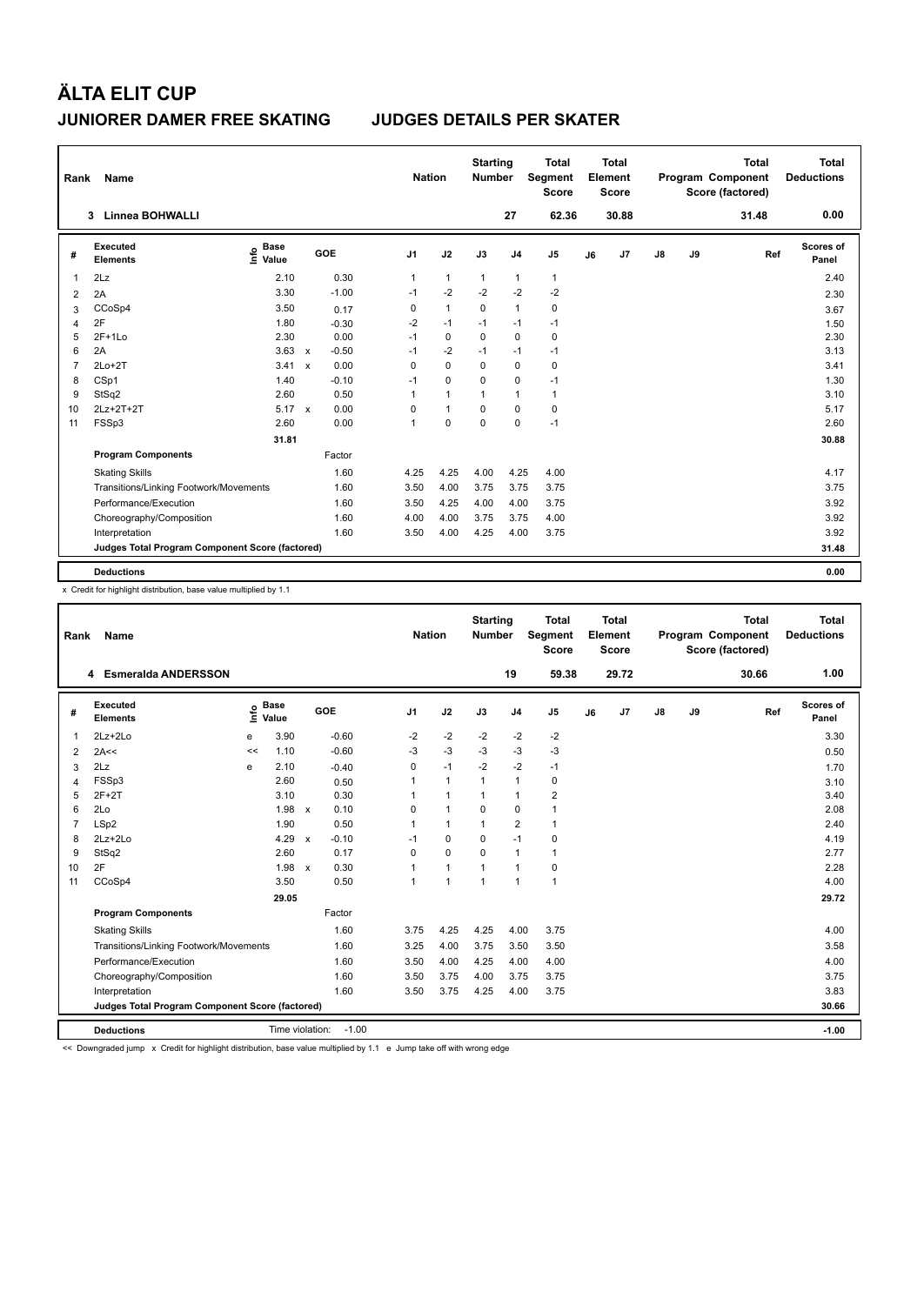| Rank           | Name                                            |         |                      | <b>Nation</b>             | <b>Starting</b><br><b>Number</b> |                | <b>Total</b><br>Segment<br><b>Score</b> |                | Total<br>Element<br><b>Score</b> |                         |    | <b>Total</b><br>Program Component<br>Score (factored) | <b>Total</b><br><b>Deductions</b> |    |       |                    |
|----------------|-------------------------------------------------|---------|----------------------|---------------------------|----------------------------------|----------------|-----------------------------------------|----------------|----------------------------------|-------------------------|----|-------------------------------------------------------|-----------------------------------|----|-------|--------------------|
|                | 5 Anna HALLGREN                                 |         |                      |                           |                                  |                |                                         |                | 20                               | 58.59                   |    | 28.45                                                 |                                   |    | 30.14 | 0.00               |
| #              | Executed<br><b>Elements</b>                     | lnfo    | <b>Base</b><br>Value |                           | GOE                              | J <sub>1</sub> | J2                                      | J3             | J <sub>4</sub>                   | J <sub>5</sub>          | J6 | J <sub>7</sub>                                        | $\mathsf{J}8$                     | J9 | Ref   | Scores of<br>Panel |
| 1              | 2Lz                                             |         | 2.10                 |                           | 0.00                             | $\mathbf 0$    | $\mathbf 0$                             | $\mathbf 0$    | $\mathbf 0$                      | $\mathbf{1}$            |    |                                                       |                                   |    |       | 2.10               |
| 2              | 2A<                                             | $\prec$ | 2.30                 |                           | $-0.50$                          | $-1$           | $-1$                                    | $-1$           | $-1$                             | $-1$                    |    |                                                       |                                   |    |       | 1.80               |
| 3              | 2A                                              |         | 3.30                 |                           | $-0.33$                          | $-1$           | 0                                       | $-2$           | $\mathbf 0$                      | $-1$                    |    |                                                       |                                   |    |       | 2.97               |
| 4              | FSSp3                                           |         | 2.60                 |                           | 0.17                             | $\Omega$       | $\Omega$                                | $\mathbf{1}$   | 0                                | $\mathbf{1}$            |    |                                                       |                                   |    |       | 2.77               |
| 5              | $2F+2T<$                                        | $\prec$ | 2.70                 |                           | $-0.30$                          | $-1$           | $-1$                                    | $-1$           | $-1$                             | $-1$                    |    |                                                       |                                   |    |       | 2.40               |
| 6              | 2Lo                                             |         | 1.80                 |                           | 0.00                             | 0              | $\mathbf 0$                             | $\mathbf 0$    | $\mathbf 0$                      | 0                       |    |                                                       |                                   |    |       | 1.80               |
| $\overline{7}$ | LSp3                                            |         | 2.40                 |                           | 1.00                             | 2              | $\overline{2}$                          | $\overline{2}$ | $\overline{2}$                   | $\overline{\mathbf{c}}$ |    |                                                       |                                   |    |       | 3.40               |
| 8              | StSq2                                           |         | 2.60                 |                           | 0.17                             | 0              | $\mathbf{1}$                            | $\Omega$       | $\mathbf 0$                      | $\mathbf{1}$            |    |                                                       |                                   |    |       | 2.77               |
| 9              | 2F                                              |         | 1.98                 | $\mathbf{x}$              | 0.00                             | 0              | $-1$                                    | $\Omega$       | $\mathbf 0$                      | $\mathbf 0$             |    |                                                       |                                   |    |       | 1.98               |
| 10             | $2S+2T$                                         |         | 2.86                 | $\boldsymbol{\mathsf{x}}$ | $-0.40$                          | $-1$           | -3                                      | $-2$           | $-3$                             | $-1$                    |    |                                                       |                                   |    |       | 2.46               |
| 11             | CCoSp4                                          |         | 3.50                 |                           | 0.50                             | $\mathbf{1}$   | $\mathbf 0$                             | $\mathbf{1}$   | $\mathbf{1}$                     | $\overline{2}$          |    |                                                       |                                   |    |       | 4.00               |
|                |                                                 |         | 28.14                |                           |                                  |                |                                         |                |                                  |                         |    |                                                       |                                   |    |       | 28.45              |
|                | <b>Program Components</b>                       |         |                      |                           | Factor                           |                |                                         |                |                                  |                         |    |                                                       |                                   |    |       |                    |
|                | <b>Skating Skills</b>                           |         |                      |                           | 1.60                             | 4.00           | 4.25                                    | 4.00           | 4.00                             | 4.00                    |    |                                                       |                                   |    |       | 4.00               |
|                | Transitions/Linking Footwork/Movements          |         |                      |                           | 1.60                             | 3.25           | 3.75                                    | 3.50           | 3.50                             | 3.50                    |    |                                                       |                                   |    |       | 3.50               |
|                | Performance/Execution                           |         |                      |                           | 1.60                             | 4.25           | 4.00                                    | 4.00           | 3.75                             | 3.75                    |    |                                                       |                                   |    |       | 3.92               |
|                | Choreography/Composition                        |         |                      |                           | 1.60                             | 3.50           | 3.75                                    | 3.75           | 4.00                             | 3.75                    |    |                                                       |                                   |    |       | 3.75               |
|                | Interpretation                                  |         |                      |                           | 1.60                             | 3.75           | 3.50                                    | 3.50           | 3.75                             | 3.75                    |    |                                                       |                                   |    |       | 3.67               |
|                | Judges Total Program Component Score (factored) |         |                      |                           |                                  |                |                                         |                |                                  |                         |    |                                                       |                                   |    |       | 30.14              |
|                | <b>Deductions</b>                               |         |                      |                           |                                  |                |                                         |                |                                  |                         |    |                                                       |                                   |    |       | 0.00               |

< Under-rotated jump x Credit for highlight distribution, base value multiplied by 1.1

| Rank           | Name                                            |                             |            | <b>Nation</b>  |              | <b>Starting</b><br><b>Number</b> |                | <b>Total</b><br>Segment<br><b>Score</b> |    | <b>Total</b><br>Element<br><b>Score</b> |               |    | <b>Total</b><br>Program Component<br>Score (factored) | <b>Total</b><br><b>Deductions</b> |
|----------------|-------------------------------------------------|-----------------------------|------------|----------------|--------------|----------------------------------|----------------|-----------------------------------------|----|-----------------------------------------|---------------|----|-------------------------------------------------------|-----------------------------------|
|                | 6 Ida LEPENICA                                  |                             |            |                |              |                                  | 21             | 58.39                                   |    | 29.20                                   |               |    | 29.19                                                 | 0.00                              |
| #              | Executed<br><b>Elements</b>                     | <b>Base</b><br>١m٥<br>Value | <b>GOE</b> | J <sub>1</sub> | J2           | J3                               | J <sub>4</sub> | J5                                      | J6 | J7                                      | $\mathsf{J}8$ | J9 | Ref                                                   | Scores of<br>Panel                |
| 1              | 2Lz+2T+2T                                       | 4.70                        | 0.00       | 0              | 0            | 0                                | 0              | $\mathbf{1}$                            |    |                                         |               |    |                                                       | 4.70                              |
| 2              | 1A                                              | 1.10                        | 0.20       |                | $\mathbf{1}$ | 1                                | $\mathbf{1}$   | 1                                       |    |                                         |               |    |                                                       | 1.30                              |
| 3              | 2Lo                                             | 1.80                        | 0.30       |                | $\mathbf{1}$ |                                  | 0              | 1                                       |    |                                         |               |    |                                                       | 2.10                              |
| 4              | FSSp3                                           | 2.60                        | 0.00       | 0              | $\mathbf 0$  | 0                                | 0              | 1                                       |    |                                         |               |    |                                                       | 2.60                              |
| 5              | 2Lz                                             | 2.10                        | $-0.10$    | $-1$           | $-1$         | $\Omega$                         | 0              | 0                                       |    |                                         |               |    |                                                       | 2.00                              |
| 6              | 2Lo+2Lo                                         | 3.60                        | 0.10       | 0              | $\mathbf 0$  | 0                                | $\mathbf{1}$   | 1                                       |    |                                         |               |    |                                                       | 3.70                              |
| $\overline{7}$ | CCoSp4                                          | 3.50                        | 0.17       | $\Omega$       | $\Omega$     |                                  | $\Omega$       | 1                                       |    |                                         |               |    |                                                       | 3.67                              |
| 8              | 1F                                              | 0.55 x                      | 0.00       | $-1$           | $\mathbf 0$  | 0                                | 0              | 0                                       |    |                                         |               |    |                                                       | 0.55                              |
| 9              | StSq2                                           | 2.60                        | 0.00       | $-1$           | $\mathbf 0$  | 0                                | 0              | 1                                       |    |                                         |               |    |                                                       | 2.60                              |
| 10             | $2F+2T$                                         | 3.41 x                      | 0.00       | $-1$           | 0            | $\Omega$                         | 0              | 0                                       |    |                                         |               |    |                                                       | 3.41                              |
| 11             | LSp3                                            | 2.40                        | 0.17       | 1              | $\mathbf 0$  | $\Omega$                         | $\mathbf{1}$   | 0                                       |    |                                         |               |    |                                                       | 2.57                              |
|                |                                                 | 28.36                       |            |                |              |                                  |                |                                         |    |                                         |               |    |                                                       | 29.20                             |
|                | <b>Program Components</b>                       |                             | Factor     |                |              |                                  |                |                                         |    |                                         |               |    |                                                       |                                   |
|                | <b>Skating Skills</b>                           |                             | 1.60       | 3.50           | 4.25         | 4.00                             | 3.75           | 3.75                                    |    |                                         |               |    |                                                       | 3.83                              |
|                | Transitions/Linking Footwork/Movements          |                             | 1.60       | 2.25           | 3.50         | 3.50                             | 3.50           | 3.75                                    |    |                                         |               |    |                                                       | 3.50                              |
|                | Performance/Execution                           |                             | 1.60       | 3.00           | 4.00         | 3.75                             | 3.75           | 4.00                                    |    |                                         |               |    |                                                       | 3.83                              |
|                | Choreography/Composition                        |                             | 1.60       | 3.00           | 3.50         | 3.50                             | 3.75           | 3.75                                    |    |                                         |               |    |                                                       | 3.58                              |
|                | Interpretation                                  |                             | 1.60       | 2.75           | 3.50         | 3.75                             | 3.25           | 4.25                                    |    |                                         |               |    |                                                       | 3.50                              |
|                | Judges Total Program Component Score (factored) |                             |            |                |              |                                  |                |                                         |    |                                         |               |    |                                                       | 29.19                             |
|                | <b>Deductions</b>                               |                             |            |                |              |                                  |                |                                         |    |                                         |               |    |                                                       | 0.00                              |

x Credit for highlight distribution, base value multiplied by 1.1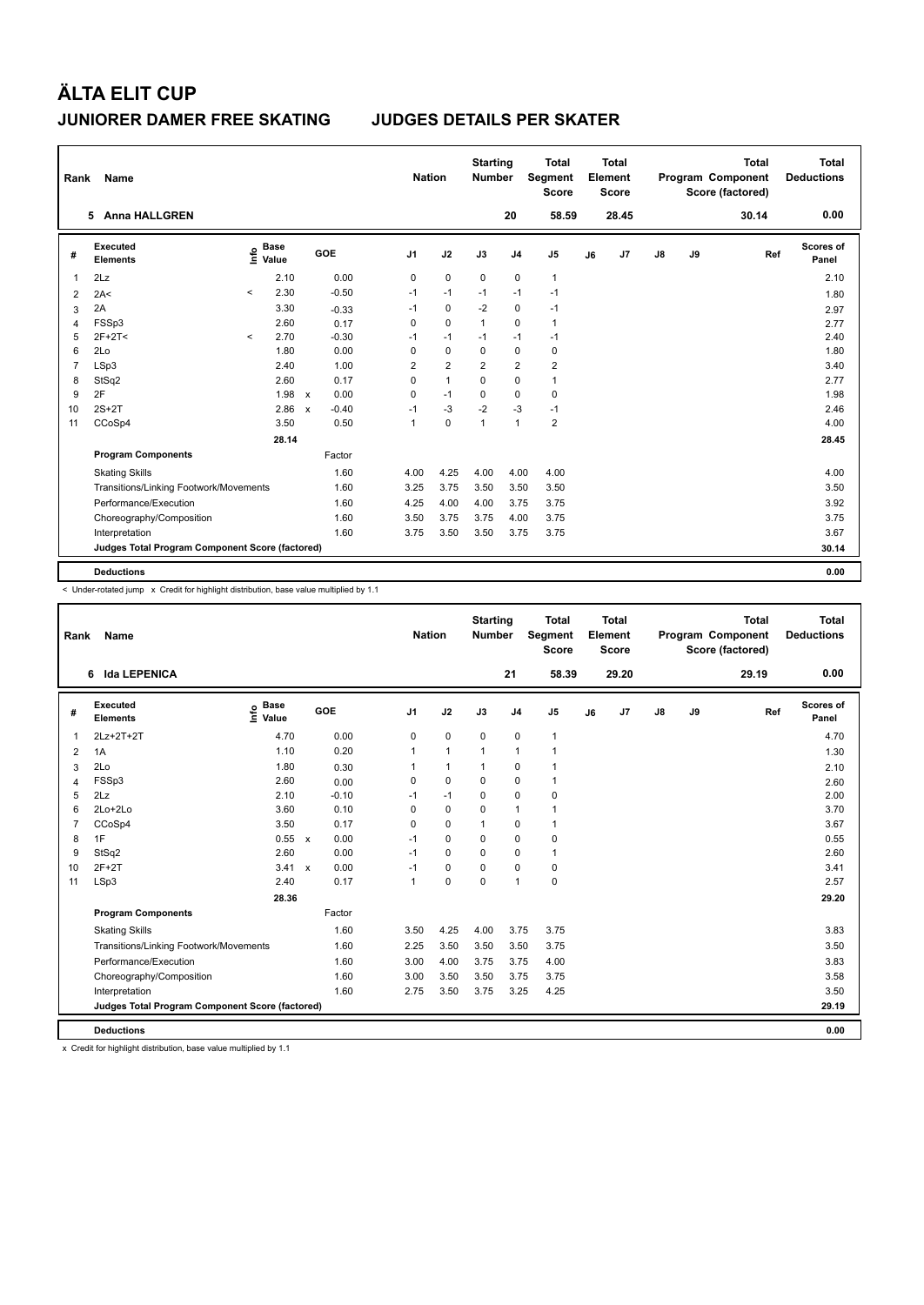| Rank           | Name                                            |                              |                      | <b>Nation</b>  |              | <b>Starting</b><br><b>Number</b> |                | <b>Total</b><br>Segment<br><b>Score</b> |    | Total<br>Element<br><b>Score</b> |               |    | <b>Total</b><br>Program Component<br>Score (factored) | Total<br><b>Deductions</b> |
|----------------|-------------------------------------------------|------------------------------|----------------------|----------------|--------------|----------------------------------|----------------|-----------------------------------------|----|----------------------------------|---------------|----|-------------------------------------------------------|----------------------------|
|                | Pernilla SÖDERHOLM<br>7                         |                              |                      |                |              |                                  | 15             | 58.11                                   |    | 30.31                            |               |    | 28.80                                                 | 1.00                       |
| #              | Executed<br><b>Elements</b>                     | <b>Base</b><br>lnfo<br>Value | GOE                  | J <sub>1</sub> | J2           | J3                               | J <sub>4</sub> | J <sub>5</sub>                          | J6 | J7                               | $\mathsf{J}8$ | J9 | Ref                                                   | Scores of<br>Panel         |
| 1              | 3T                                              | 4.10                         | $-2.10$              | -3             | $-3$         | -3                               | -3             | $-3$                                    |    |                                  |               |    |                                                       | 2.00                       |
| 2              | $2A+2T$                                         | 4.60                         | 0.00                 | 0              | $\mathbf 0$  | $\mathbf 0$                      | 0              | $\mathbf 0$                             |    |                                  |               |    |                                                       | 4.60                       |
| 3              | 2A                                              | 3.30                         | 0.50                 | 0              | $\mathbf{1}$ | 1                                | $\mathbf{1}$   | $\mathbf{1}$                            |    |                                  |               |    |                                                       | 3.80                       |
| $\overline{4}$ | FSSp3                                           | 2.60                         | 0.00                 | $\Omega$       | $\mathbf{1}$ | $\Omega$                         | 0              | 0                                       |    |                                  |               |    |                                                       | 2.60                       |
| 5              | 2S                                              | 1.30                         | 0.00                 | $\Omega$       | $\mathbf 0$  | $\mathbf 0$                      | 0              | $\mathbf{1}$                            |    |                                  |               |    |                                                       | 1.30                       |
| 6              | $2Lz+2T$                                        | 3.40                         | $-0.20$              | $-1$           | $\mathbf 0$  | $-1$                             | $-1$           | $\pmb{0}$                               |    |                                  |               |    |                                                       | 3.20                       |
| $\overline{7}$ | CCoSp3                                          | 3.00                         | 0.17                 | 1              | $\mathbf{1}$ | $\Omega$                         | $\mathbf 0$    | $\pmb{0}$                               |    |                                  |               |    |                                                       | 3.17                       |
| 8              | 2T                                              | 1.43                         | 0.00<br>$\mathbf{x}$ | $\Omega$       | $\Omega$     | $\Omega$                         | $\mathbf 0$    | $\mathbf 0$                             |    |                                  |               |    |                                                       | 1.43                       |
| 9              | StSq3                                           | 3.30                         | 0.33                 | 1              | $\mathbf{1}$ | $\mathbf 0$                      | $\mathbf 0$    | $\mathbf{1}$                            |    |                                  |               |    |                                                       | 3.63                       |
| 10             | 2Lo                                             | 1.98                         | 0.00<br>$\mathsf{x}$ | $\Omega$       | 0            | $\Omega$                         | 0              | $\mathbf 0$                             |    |                                  |               |    |                                                       | 1.98                       |
| 11             | CSp4                                            | 2.60                         | 0.00                 | $\mathbf 0$    | $\mathbf{1}$ | $\mathbf 0$                      | $\mathbf 0$    | $\mathbf 0$                             |    |                                  |               |    |                                                       | 2.60                       |
|                |                                                 | 31.61                        |                      |                |              |                                  |                |                                         |    |                                  |               |    |                                                       | 30.31                      |
|                | <b>Program Components</b>                       |                              | Factor               |                |              |                                  |                |                                         |    |                                  |               |    |                                                       |                            |
|                | <b>Skating Skills</b>                           |                              | 1.60                 | 4.25           | 4.50         | 3.50                             | 3.75           | 3.75                                    |    |                                  |               |    |                                                       | 3.92                       |
|                | Transitions/Linking Footwork/Movements          |                              | 1.60                 | 3.50           | 4.00         | 3.25                             | 3.25           | 3.50                                    |    |                                  |               |    |                                                       | 3.42                       |
|                | Performance/Execution                           |                              | 1.60                 | 4.00           | 3.75         | 3.50                             | 3.50           | 3.50                                    |    |                                  |               |    |                                                       | 3.58                       |
|                | Choreography/Composition                        |                              | 1.60                 | 3.50           | 3.75         | 3.50                             | 3.75           | 3.50                                    |    |                                  |               |    |                                                       | 3.58                       |
|                | Interpretation                                  |                              | 1.60                 | 3.50           | 3.50         | 3.25                             | 3.50           | 3.50                                    |    |                                  |               |    |                                                       | 3.50                       |
|                | Judges Total Program Component Score (factored) |                              |                      |                |              |                                  |                |                                         |    |                                  |               |    |                                                       | 28.80                      |
|                | <b>Deductions</b>                               |                              | $-1.00$<br>Falls:    |                |              |                                  |                |                                         |    |                                  |               |    |                                                       | $-1.00$                    |

x Credit for highlight distribution, base value multiplied by 1.1

| Rank           | <b>Name</b>                                     |         |                                       |              |                   | <b>Nation</b>  |                | <b>Starting</b><br><b>Number</b> |                | <b>Total</b><br>Segment<br><b>Score</b> |    | <b>Total</b><br>Element<br><b>Score</b> |               |    | <b>Total</b><br>Program Component<br>Score (factored) |     | <b>Total</b><br><b>Deductions</b> |
|----------------|-------------------------------------------------|---------|---------------------------------------|--------------|-------------------|----------------|----------------|----------------------------------|----------------|-----------------------------------------|----|-----------------------------------------|---------------|----|-------------------------------------------------------|-----|-----------------------------------|
|                | <b>Nora FALK</b><br>8                           |         |                                       |              |                   |                |                |                                  | 28             | 57.35                                   |    | 25.68                                   |               |    | 32.67                                                 |     | 1.00                              |
| #              | <b>Executed</b><br><b>Elements</b>              |         | <b>Base</b><br>$\sum_{i=1}^{6}$ Value |              | GOE               | J <sub>1</sub> | J2             | J3                               | J <sub>4</sub> | J <sub>5</sub>                          | J6 | J <sub>7</sub>                          | $\mathsf{J}8$ | J9 |                                                       | Ref | Scores of<br>Panel                |
| $\overline{1}$ | 2A                                              |         | 3.30                                  |              | 0.50              | 0              | $\mathbf{1}$   | $\mathbf{1}$                     | $\mathbf{1}$   | $\mathbf{1}$                            |    |                                         |               |    |                                                       |     | 3.80                              |
| 2              | 2T                                              |         | 1.30                                  |              | 0.00              | 0              | $\mathbf 0$    | $\mathbf 0$                      | $\mathbf 0$    | 1                                       |    |                                         |               |    |                                                       |     | 1.30                              |
| 3              | 3S<                                             | $\prec$ | 2.90                                  |              | $-2.10$           | -3             | $-3$           | $-3$                             | $-3$           | $-3$                                    |    |                                         |               |    |                                                       |     | 0.80                              |
| $\overline{4}$ | 2S                                              |         | 1.30                                  |              | 0.00              | 0              | $\pmb{0}$      | $\mathbf 0$                      | $\pmb{0}$      | 1                                       |    |                                         |               |    |                                                       |     | 1.30                              |
| 5              | 1A                                              |         | 1.10                                  |              | 0.00              | $\Omega$       | $\mathbf 0$    | $\Omega$                         | $\mathbf 0$    | 0                                       |    |                                         |               |    |                                                       |     | 1.10                              |
| 6              | CCSp3                                           |         | 2.80                                  |              | 0.17              | $\Omega$       | $\mathbf{1}$   | $\mathbf 0$                      | $\pmb{0}$      | 1                                       |    |                                         |               |    |                                                       |     | 2.97                              |
| $\overline{7}$ | FSSp2                                           |         | 2.30                                  |              | 0.00              | $\Omega$       | $\mathbf 0$    | $\Omega$                         | $\mathbf 0$    | 0                                       |    |                                         |               |    |                                                       |     | 2.30                              |
| 8              | $2Lo+2T$                                        |         | 3.41                                  | $\mathsf{x}$ | 0.00              | $\mathbf 0$    | $\mathbf 0$    | $\mathbf 0$                      | $\mathbf 0$    | 0                                       |    |                                         |               |    |                                                       |     | 3.41                              |
| 9              | CCoSp3                                          |         | 3.00                                  |              | 0.50              | 1              | $\mathbf{1}$   | 1                                | $\mathbf 0$    | 2                                       |    |                                         |               |    |                                                       |     | 3.50                              |
| 10             | StSq3                                           |         | 3.30                                  |              | 0.67              |                | $\overline{2}$ | $\mathbf{1}$                     | $\mathbf{1}$   | $\overline{2}$                          |    |                                         |               |    |                                                       |     | 3.97                              |
| 11             | 2T                                              |         | $1.43 \times$                         |              | $-0.20$           | $-2$           | $-1$           | $-1$                             | $-1$           | $-1$                                    |    |                                         |               |    |                                                       |     | 1.23                              |
|                |                                                 |         | 26.14                                 |              |                   |                |                |                                  |                |                                         |    |                                         |               |    |                                                       |     | 25.68                             |
|                | <b>Program Components</b>                       |         |                                       |              | Factor            |                |                |                                  |                |                                         |    |                                         |               |    |                                                       |     |                                   |
|                | <b>Skating Skills</b>                           |         |                                       |              | 1.60              | 4.50           | 4.75           | 4.25                             | 4.00           | 4.50                                    |    |                                         |               |    |                                                       |     | 4.42                              |
|                | Transitions/Linking Footwork/Movements          |         |                                       |              | 1.60              | 3.50           | 4.50           | 3.50                             | 3.50           | 4.25                                    |    |                                         |               |    |                                                       |     | 3.75                              |
|                | Performance/Execution                           |         |                                       |              | 1.60              | 3.75           | 4.50           | 4.00                             | 3.75           | 4.25                                    |    |                                         |               |    |                                                       |     | 4.00                              |
|                | Choreography/Composition                        |         |                                       |              | 1.60              | 4.25           | 4.25           | 3.75                             | 4.00           | 4.50                                    |    |                                         |               |    |                                                       |     | 4.17                              |
|                | Interpretation                                  |         |                                       |              | 1.60              | 4.25           | 4.50           | 3.50                             | 3.75           | 4.25                                    |    |                                         |               |    |                                                       |     | 4.08                              |
|                | Judges Total Program Component Score (factored) |         |                                       |              |                   |                |                |                                  |                |                                         |    |                                         |               |    |                                                       |     | 32.67                             |
|                | <b>Deductions</b>                               |         |                                       |              | $-1.00$<br>Falls: |                |                |                                  |                |                                         |    |                                         |               |    |                                                       |     | $-1.00$                           |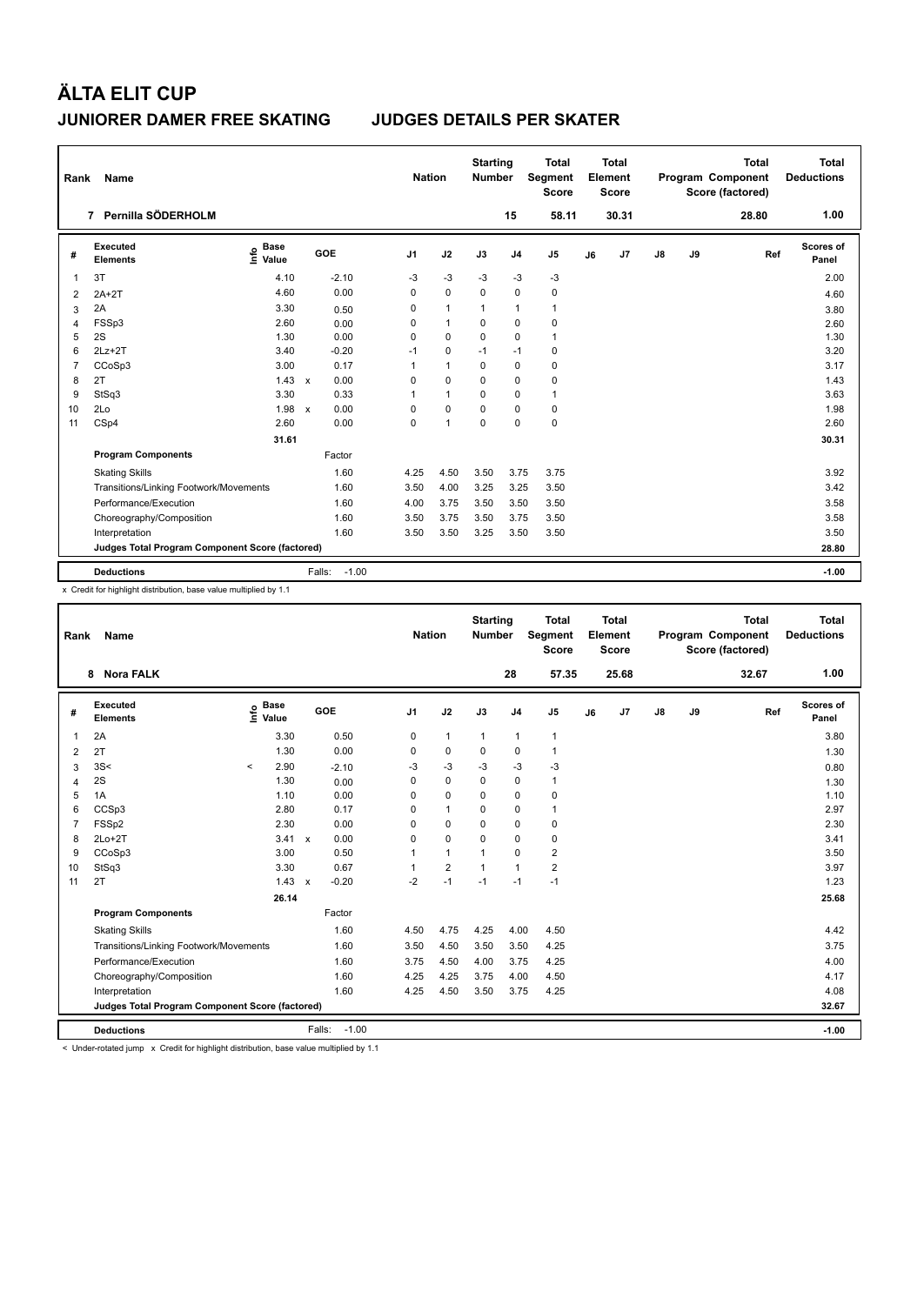| Rank           | Name                                            |         |                      |              |                   |                | <b>Nation</b> | <b>Starting</b><br><b>Number</b> |                | <b>Total</b><br>Segment<br><b>Score</b> |    | Total<br>Element<br><b>Score</b> |               |    | <b>Total</b><br>Program Component<br>Score (factored) | Total<br><b>Deductions</b> |
|----------------|-------------------------------------------------|---------|----------------------|--------------|-------------------|----------------|---------------|----------------------------------|----------------|-----------------------------------------|----|----------------------------------|---------------|----|-------------------------------------------------------|----------------------------|
|                | <b>Elin SIEVERT</b><br>9                        |         |                      |              |                   |                |               |                                  | 13             | 56.39                                   |    | 29.19                            |               |    | 29.20                                                 | 2.00                       |
| #              | Executed<br><b>Elements</b>                     | ١nfo    | <b>Base</b><br>Value |              | GOE               | J <sub>1</sub> | J2            | J3                               | J <sub>4</sub> | J5                                      | J6 | J7                               | $\mathsf{J}8$ | J9 | Ref                                                   | <b>Scores of</b><br>Panel  |
| 1              | 3S<                                             | $\prec$ | 2.90                 |              | $-2.10$           | $-3$           | $-3$          | $-3$                             | $-3$           | $-3$                                    |    |                                  |               |    |                                                       | 0.80                       |
| $\overline{2}$ | 2A                                              |         | 3.30                 |              | $-1.50$           | $-3$           | $-3$          | $-3$                             | $-3$           | $-3$                                    |    |                                  |               |    |                                                       | 1.80                       |
| 3              | 2F                                              |         | 1.80                 |              | 0.30              | 1              | $\mathbf 0$   | $\mathbf{1}$                     | $\mathbf{1}$   | $\mathbf{1}$                            |    |                                  |               |    |                                                       | 2.10                       |
| 4              | FCSp4                                           |         | 3.20                 |              | 0.17              | 1              | $\mathbf 0$   | 0                                | $\overline{1}$ | $\mathbf 0$                             |    |                                  |               |    |                                                       | 3.37                       |
| 5              | 2A<                                             | $\prec$ | 2.30                 |              | $-1.50$           | $-3$           | $-3$          | $-3$                             | $-3$           | $-3$                                    |    |                                  |               |    |                                                       | 0.80                       |
| 6              | $2Lo+2T$                                        |         | 3.41                 | $\mathbf{x}$ | 0.00              | 0              | $\Omega$      | $\Omega$                         | $\Omega$       | $\mathbf{1}$                            |    |                                  |               |    |                                                       | 3.41                       |
| $\overline{7}$ | LSp1                                            |         | 1.50                 |              | 0.00              | 1              | $\mathbf 0$   | $\Omega$                         | $\mathbf 0$    | $\pmb{0}$                               |    |                                  |               |    |                                                       | 1.50                       |
| 8              | $2Lz + 2T$                                      |         | 3.74                 | $\mathbf{x}$ | 0.00              | 0              | $\mathbf 0$   | $\Omega$                         | $\Omega$       | 0                                       |    |                                  |               |    |                                                       | 3.74                       |
| 9              | StSq2                                           |         | 2.60                 |              | 0.50              | 1              | $\mathbf{1}$  | 1                                | $\mathbf{1}$   | $\mathbf{1}$                            |    |                                  |               |    |                                                       | 3.10                       |
| 10             | 2Lz+2T+2T                                       |         | 5.17                 | $\mathsf{x}$ | $-0.60$           | $-2$           | $-3$          | $-2$                             | $-2$           | $-1$                                    |    |                                  |               |    |                                                       | 4.57                       |
| 11             | CCoSp4                                          |         | 3.50                 |              | 0.50              | $\mathbf{1}$   | $\mathbf{1}$  | $\overline{1}$                   | $\mathbf 0$    | $\mathbf{1}$                            |    |                                  |               |    |                                                       | 4.00                       |
|                |                                                 |         | 33.42                |              |                   |                |               |                                  |                |                                         |    |                                  |               |    |                                                       | 29.19                      |
|                | <b>Program Components</b>                       |         |                      |              | Factor            |                |               |                                  |                |                                         |    |                                  |               |    |                                                       |                            |
|                | <b>Skating Skills</b>                           |         |                      |              | 1.60              | 4.00           | 4.00          | 3.75                             | 3.75           | 3.75                                    |    |                                  |               |    |                                                       | 3.83                       |
|                | Transitions/Linking Footwork/Movements          |         |                      |              | 1.60              | 3.50           | 3.75          | 3.50                             | 3.25           | 3.25                                    |    |                                  |               |    |                                                       | 3.42                       |
|                | Performance/Execution                           |         |                      |              | 1.60              | 3.50           | 4.00          | 3.75                             | 3.75           | 3.75                                    |    |                                  |               |    |                                                       | 3.75                       |
|                | Choreography/Composition                        |         |                      |              | 1.60              | 4.00           | 3.75          | 3.50                             | 3.75           | 3.50                                    |    |                                  |               |    |                                                       | 3.67                       |
|                | Interpretation                                  |         |                      |              | 1.60              | 3.25           | 3.75          | 3.50                             | 3.50           | 3.75                                    |    |                                  |               |    |                                                       | 3.58                       |
|                | Judges Total Program Component Score (factored) |         |                      |              |                   |                |               |                                  |                |                                         |    |                                  |               |    |                                                       | 29.20                      |
|                | <b>Deductions</b>                               |         |                      |              | $-2.00$<br>Falls: |                |               |                                  |                |                                         |    |                                  |               |    |                                                       | $-2.00$                    |

< Under-rotated jump x Credit for highlight distribution, base value multiplied by 1.1

| Rank | <b>Name</b>                                     |         |                      |                           |         |                | <b>Nation</b> |              | <b>Starting</b><br><b>Number</b> |                | <b>Total</b><br>Segment<br><b>Score</b> |    | <b>Total</b><br>Element<br><b>Score</b> |               |    | <b>Total</b><br>Program Component<br>Score (factored) |     | <b>Total</b><br><b>Deductions</b> |
|------|-------------------------------------------------|---------|----------------------|---------------------------|---------|----------------|---------------|--------------|----------------------------------|----------------|-----------------------------------------|----|-----------------------------------------|---------------|----|-------------------------------------------------------|-----|-----------------------------------|
|      | <b>Tilda ALTERYD</b><br>10                      |         |                      |                           |         |                |               |              |                                  | 10             | 56.20                                   |    | 25.40                                   |               |    | 30.80                                                 |     | 0.00                              |
| #    | <b>Executed</b><br><b>Elements</b>              | lnfo    | <b>Base</b><br>Value |                           | GOE     | J <sub>1</sub> |               | J2           | J3                               | J <sub>4</sub> | J5                                      | J6 | J <sub>7</sub>                          | $\mathsf{J}8$ | J9 |                                                       | Ref | Scores of<br>Panel                |
| 1    | 3S                                              |         | 4.20                 |                           | $-1.87$ | $-2$           |               | $-3$         | $-2$                             | $-3$           | $-3$                                    |    |                                         |               |    |                                                       |     | 2.33                              |
| 2    | 3S<+SEQ                                         | $\prec$ | 2.32                 |                           | $-1.87$ | $-2$           |               | $-3$         | $-2$                             | $-3$           | $-3$                                    |    |                                         |               |    |                                                       |     | 0.45                              |
| 3    | 2Lo                                             |         | 1.80                 |                           | 0.10    | 1              |               | 0            | 0                                | $\mathbf{1}$   | 0                                       |    |                                         |               |    |                                                       |     | 1.90                              |
| 4    | FCCoSp2                                         |         | 2.50                 |                           | $-0.50$ | $-2$           |               | $-1$         | $-2$                             | $-1$           | $-2$                                    |    |                                         |               |    |                                                       |     | 2.00                              |
| 5    | 1A                                              |         | 1.10                 |                           | $-0.53$ | $-2$           |               | $\mathbf 0$  | $-3$                             | $-3$           | $-3$                                    |    |                                         |               |    |                                                       |     | 0.57                              |
| 6    | StSq2                                           |         | 2.60                 |                           | 0.17    | $\Omega$       |               | $\mathbf{1}$ | 0                                | 1              | 0                                       |    |                                         |               |    |                                                       |     | 2.77                              |
| 7    | 2Lz                                             |         | 2.31 x               |                           | 0.00    | $-1$           |               | $\mathbf 0$  | $\Omega$                         | 0              | 0                                       |    |                                         |               |    |                                                       |     | 2.31                              |
| 8    | 2F+2T+2T                                        |         | 4.84                 | $\boldsymbol{\mathsf{x}}$ | 0.00    | $-1$           |               | 0            | $\mathbf 0$                      | $\mathbf 0$    | 0                                       |    |                                         |               |    |                                                       |     | 4.84                              |
| 9    | $2Lo+2Lo$                                       |         | 3.96                 | $\mathsf{x}$              | 0.00    | 0              |               | $\mathbf 0$  | $\Omega$                         | $\mathbf 0$    | 0                                       |    |                                         |               |    |                                                       |     | 3.96                              |
| 10   | CCoSp2                                          |         | 2.50                 |                           | $-0.30$ | $-2$           |               | $-1$         | $-1$                             | $-1$           | $-1$                                    |    |                                         |               |    |                                                       |     | 2.20                              |
| 11   | LSp2                                            |         | 1.90                 |                           | 0.17    | 0              |               | $\mathbf 0$  | $\mathbf{1}$                     | $\mathbf 0$    | $\mathbf{1}$                            |    |                                         |               |    |                                                       |     | 2.07                              |
|      |                                                 |         | 30.03                |                           |         |                |               |              |                                  |                |                                         |    |                                         |               |    |                                                       |     | 25.40                             |
|      | <b>Program Components</b>                       |         |                      |                           | Factor  |                |               |              |                                  |                |                                         |    |                                         |               |    |                                                       |     |                                   |
|      | <b>Skating Skills</b>                           |         |                      |                           | 1.60    | 4.00           |               | 4.25         | 4.25                             | 4.25           | 3.75                                    |    |                                         |               |    |                                                       |     | 4.17                              |
|      | Transitions/Linking Footwork/Movements          |         |                      |                           | 1.60    | 3.50           |               | 3.75         | 3.50                             | 3.75           | 3.50                                    |    |                                         |               |    |                                                       |     | 3.58                              |
|      | Performance/Execution                           |         |                      |                           | 1.60    | 3.00           |               | 4.00         | 3.75                             | 4.00           | 3.75                                    |    |                                         |               |    |                                                       |     | 3.83                              |
|      | Choreography/Composition                        |         |                      |                           | 1.60    | 3.25           |               | 3.75         | 3.75                             | 4.00           | 3.75                                    |    |                                         |               |    |                                                       |     | 3.75                              |
|      | Interpretation                                  |         |                      |                           | 1.60    | 3.50           |               | 3.75         | 4.00                             | 4.25           | 4.00                                    |    |                                         |               |    |                                                       |     | 3.92                              |
|      | Judges Total Program Component Score (factored) |         |                      |                           |         |                |               |              |                                  |                |                                         |    |                                         |               |    |                                                       |     | 30.80                             |
|      | <b>Deductions</b>                               |         |                      |                           |         |                |               |              |                                  |                |                                         |    |                                         |               |    |                                                       |     | 0.00                              |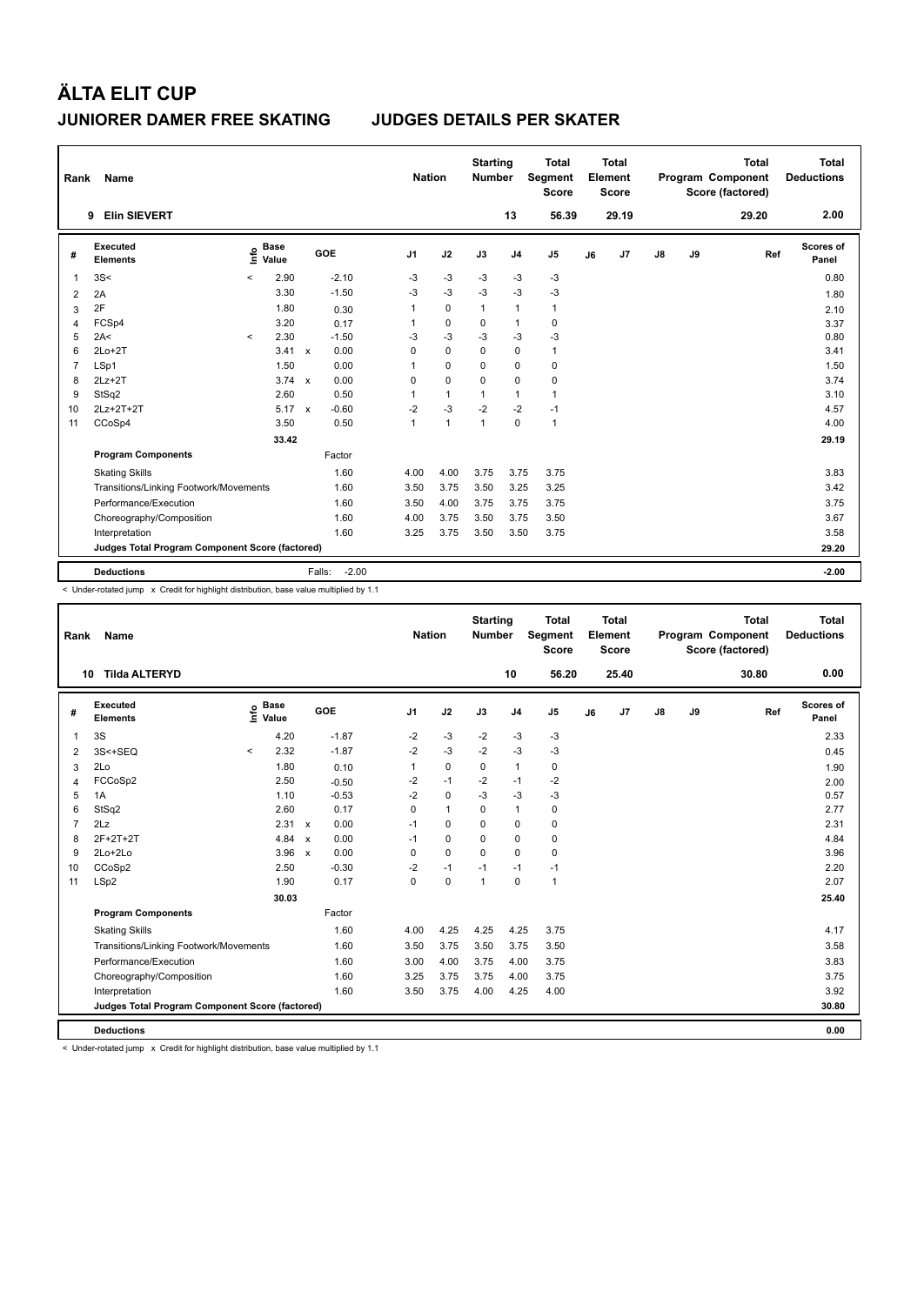| Rank           | Name                                            |                              |       |                         | <b>Nation</b>  |              | <b>Starting</b><br><b>Number</b> |                | <b>Total</b><br>Segment<br><b>Score</b> |    | Total<br>Element<br><b>Score</b> |               |    | <b>Total</b><br>Program Component<br>Score (factored) | Total<br><b>Deductions</b> |
|----------------|-------------------------------------------------|------------------------------|-------|-------------------------|----------------|--------------|----------------------------------|----------------|-----------------------------------------|----|----------------------------------|---------------|----|-------------------------------------------------------|----------------------------|
| 11             | <b>Olivia JENGARD</b>                           |                              |       |                         |                |              |                                  | 24             | 56.02                                   |    | 28.76                            |               |    | 28.26                                                 | 1.00                       |
| #              | Executed<br><b>Elements</b>                     | <b>Base</b><br>١nfo<br>Value |       | GOE                     | J <sub>1</sub> | J2           | J3                               | J <sub>4</sub> | J <sub>5</sub>                          | J6 | J7                               | $\mathsf{J}8$ | J9 | Ref                                                   | <b>Scores of</b><br>Panel  |
| 1              | 2A                                              |                              | 3.30  | $-0.50$                 | $-1$           | $-1$         | $-1$                             | $-1$           | $-1$                                    |    |                                  |               |    |                                                       | 2.80                       |
| $\overline{2}$ | 2Lo                                             |                              | 1.80  | 0.00                    | 0              | $\mathbf 0$  | $\Omega$                         | 0              | 0                                       |    |                                  |               |    |                                                       | 1.80                       |
| 3              | $2Lz+2T$                                        |                              | 3.40  | 0.00                    | 0              | $\mathbf 0$  | 0                                | $\mathbf 0$    | $-2$                                    |    |                                  |               |    |                                                       | 3.40                       |
| 4              | LSp2                                            |                              | 1.90  | 0.00                    | 1              | $\mathbf 0$  | 0                                | $\mathbf 0$    | $\pmb{0}$                               |    |                                  |               |    |                                                       | 1.90                       |
| 5              | 2Lo                                             |                              | 1.80  | 0.00                    | 0              | $\mathbf 0$  | $\Omega$                         | $\mathbf 0$    | $\pmb{0}$                               |    |                                  |               |    |                                                       | 1.80                       |
| 6              | FCSSp4                                          |                              | 3.00  | 0.00                    | 0              | $\mathbf{1}$ | 0                                | $\Omega$       | $\pmb{0}$                               |    |                                  |               |    |                                                       | 3.00                       |
| $\overline{7}$ | 2A                                              |                              | 3.63  | $-1.50$<br>$\mathbf{x}$ | $-3$           | $-3$         | $-3$                             | $-3$           | $-3$                                    |    |                                  |               |    |                                                       | 2.13                       |
| 8              | 2F+2T+2T<<                                      | <<                           | 3.85  | $-0.60$<br>$\mathsf{x}$ | $-2$           | $-3$         | $-2$                             | $-2$           | $-2$                                    |    |                                  |               |    |                                                       | 3.25                       |
| 9              | $2F+2T$                                         |                              | 3.41  | 0.00<br>$\mathbf{x}$    | 0              | $\Omega$     | $\Omega$                         | $\mathbf 0$    | $\pmb{0}$                               |    |                                  |               |    |                                                       | 3.41                       |
| 10             | CCoSp2                                          |                              | 2.50  | 0.17                    | 1              | $\mathbf{1}$ | 0                                | $\Omega$       | $\mathbf 0$                             |    |                                  |               |    |                                                       | 2.67                       |
| 11             | StSq2                                           |                              | 2.60  | 0.00                    | 0              | $\mathbf 0$  | 1                                | $\mathbf 0$    | $\pmb{0}$                               |    |                                  |               |    |                                                       | 2.60                       |
|                |                                                 |                              | 31.19 |                         |                |              |                                  |                |                                         |    |                                  |               |    |                                                       | 28.76                      |
|                | <b>Program Components</b>                       |                              |       | Factor                  |                |              |                                  |                |                                         |    |                                  |               |    |                                                       |                            |
|                | <b>Skating Skills</b>                           |                              |       | 1.60                    | 4.00           | 4.00         | 3.75                             | 3.50           | 3.50                                    |    |                                  |               |    |                                                       | 3.75                       |
|                | Transitions/Linking Footwork/Movements          |                              |       | 1.60                    | 3.00           | 3.50         | 3.50                             | 3.25           | 3.25                                    |    |                                  |               |    |                                                       | 3.33                       |
|                | Performance/Execution                           |                              |       | 1.60                    | 3.25           | 3.75         | 3.75                             | 3.50           | 3.50                                    |    |                                  |               |    |                                                       | 3.58                       |
|                | Choreography/Composition                        |                              |       | 1.60                    | 3.75           | 3.50         | 3.50                             | 3.25           | 3.50                                    |    |                                  |               |    |                                                       | 3.50                       |
|                | Interpretation                                  |                              |       | 1.60                    | 3.50           | 3.25         | 3.75                             | 3.50           | 3.50                                    |    |                                  |               |    |                                                       | 3.50                       |
|                | Judges Total Program Component Score (factored) |                              |       |                         |                |              |                                  |                |                                         |    |                                  |               |    |                                                       | 28.26                      |
|                | <b>Deductions</b>                               |                              |       | $-1.00$<br>Falls:       |                |              |                                  |                |                                         |    |                                  |               |    |                                                       | $-1.00$                    |

<< Downgraded jump x Credit for highlight distribution, base value multiplied by 1.1

| Rank           | Name                                            |         |                      |              |                   |                | <b>Nation</b> |              | <b>Starting</b><br><b>Number</b> |                | <b>Total</b><br>Segment<br><b>Score</b> |    | Total<br>Element<br><b>Score</b> |               |    | <b>Total</b><br>Program Component<br>Score (factored) |     | Total<br><b>Deductions</b> |
|----------------|-------------------------------------------------|---------|----------------------|--------------|-------------------|----------------|---------------|--------------|----------------------------------|----------------|-----------------------------------------|----|----------------------------------|---------------|----|-------------------------------------------------------|-----|----------------------------|
|                | 12 Sabina LÖÖF                                  |         |                      |              |                   |                |               |              | 25                               |                | 55.26                                   |    | 28.12                            |               |    | 28.14                                                 |     | 1.00                       |
| #              | Executed<br><b>Elements</b>                     | ١π۴ο    | <b>Base</b><br>Value |              | GOE               | J <sub>1</sub> | J2            | J3           |                                  | J <sub>4</sub> | J <sub>5</sub>                          | J6 | J <sub>7</sub>                   | $\mathsf{J}8$ | J9 |                                                       | Ref | Scores of<br>Panel         |
| 1              | 2A                                              |         | 3.30                 |              | $-0.50$           | $-1$           | $-1$          | $-1$         |                                  | $-1$           | $-1$                                    |    |                                  |               |    |                                                       |     | 2.80                       |
| 2              | $2F+2T$                                         |         | 3.10                 |              | 0.00              | $-1$           | $\mathbf 0$   | 0            |                                  | $\mathbf 0$    | $\mathbf 0$                             |    |                                  |               |    |                                                       |     | 3.10                       |
| 3              | 2A<                                             | $\,<\,$ | 2.30                 |              | $-1.50$           | $-3$           | $-2$          | $-3$         |                                  | $-3$           | $-3$                                    |    |                                  |               |    |                                                       |     | 0.80                       |
| 4              | FSSp4                                           |         | 3.00                 |              | 0.00              | 0              | $\mathbf 0$   | $\mathbf{1}$ |                                  | $\mathbf 0$    | $\mathbf 0$                             |    |                                  |               |    |                                                       |     | 3.00                       |
| 5              | 2F                                              |         | 1.80                 |              | $-0.70$           | $-2$           | $-2$          | $-2$         |                                  | $-3$           | $-3$                                    |    |                                  |               |    |                                                       |     | 1.10                       |
| 6              | 2Lo+1Lo+2S                                      |         | $3.96 \times$        |              | 0.00              | $\Omega$       | $\mathbf 0$   | $\Omega$     |                                  | $\Omega$       | 0                                       |    |                                  |               |    |                                                       |     | 3.96                       |
| $\overline{7}$ | CSp2                                            |         | 1.80                 |              | 0.17              | 1              | $\mathbf 0$   | $\mathbf{1}$ |                                  | 0              | $\mathbf 0$                             |    |                                  |               |    |                                                       |     | 1.97                       |
| 8              | StSq2                                           |         | 2.60                 |              | 0.00              | $\Omega$       | $\mathbf 0$   | $\Omega$     |                                  | $\mathbf 0$    | $\mathbf 0$                             |    |                                  |               |    |                                                       |     | 2.60                       |
| 9              | $2F+2T$                                         |         | 3.41                 | $\mathsf{x}$ | 0.00              | 0              | $\mathbf 0$   | $\mathbf 0$  |                                  | $\mathbf 0$    | $\mathbf 0$                             |    |                                  |               |    |                                                       |     | 3.41                       |
| 10             | 2Lo                                             |         | 1.98                 | $\mathsf{x}$ | $-0.60$           | $-2$           | $-2$          | $-2$         |                                  | $-2$           | $-2$                                    |    |                                  |               |    |                                                       |     | 1.38                       |
| 11             | CCoSp4                                          |         | 3.50                 |              | 0.50              | $\mathbf{1}$   | $\mathbf{1}$  | $\mathbf 0$  |                                  | $\mathbf{1}$   | $\mathbf{1}$                            |    |                                  |               |    |                                                       |     | 4.00                       |
|                |                                                 |         | 30.75                |              |                   |                |               |              |                                  |                |                                         |    |                                  |               |    |                                                       |     | 28.12                      |
|                | <b>Program Components</b>                       |         |                      |              | Factor            |                |               |              |                                  |                |                                         |    |                                  |               |    |                                                       |     |                            |
|                | <b>Skating Skills</b>                           |         |                      |              | 1.60              | 3.75           | 4.00          | 3.75         |                                  | 3.75           | 3.50                                    |    |                                  |               |    |                                                       |     | 3.75                       |
|                | Transitions/Linking Footwork/Movements          |         |                      |              | 1.60              | 3.50           | 3.50          | 3.50         |                                  | 3.25           | 3.00                                    |    |                                  |               |    |                                                       |     | 3.42                       |
|                | Performance/Execution                           |         |                      |              | 1.60              | 3.50           | 3.75          | 3.75         |                                  | 3.25           | 3.50                                    |    |                                  |               |    |                                                       |     | 3.58                       |
|                | Choreography/Composition                        |         |                      |              | 1.60              | 3.25           | 3.50          | 3.50         |                                  | 3.50           | 3.25                                    |    |                                  |               |    |                                                       |     | 3.42                       |
|                | Interpretation                                  |         |                      |              | 1.60              | 3.00           | 3.50          | 3.50         |                                  | 3.25           | 3.50                                    |    |                                  |               |    |                                                       |     | 3.42                       |
|                | Judges Total Program Component Score (factored) |         |                      |              |                   |                |               |              |                                  |                |                                         |    |                                  |               |    |                                                       |     | 28.14                      |
|                | <b>Deductions</b>                               |         |                      |              | $-1.00$<br>Falls: |                |               |              |                                  |                |                                         |    |                                  |               |    |                                                       |     | $-1.00$                    |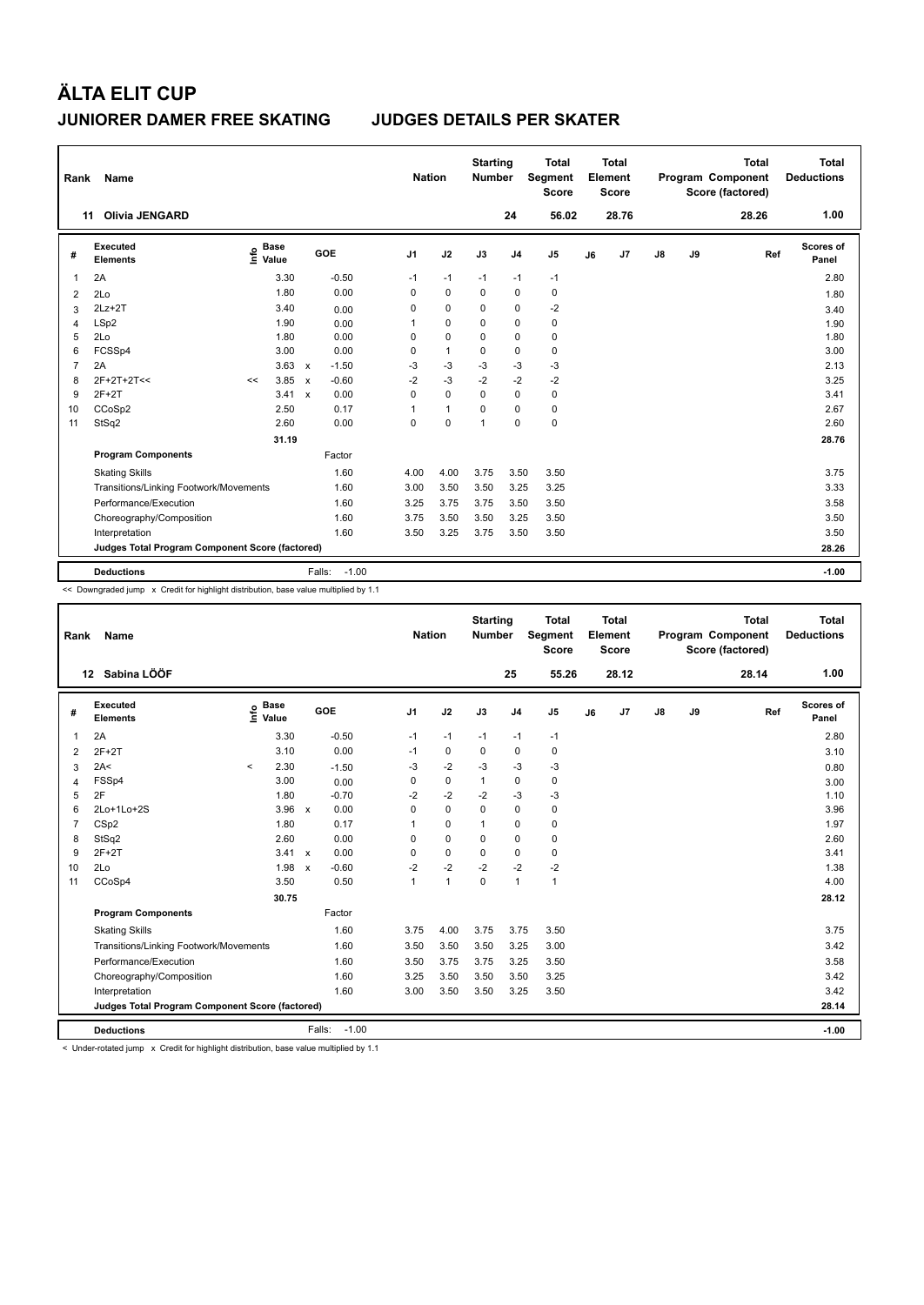| Rank           | Name                                            |                              |              |         |                | <b>Nation</b> |                | <b>Starting</b><br><b>Number</b> |                | Total<br>Segment<br><b>Score</b> |    | Total<br>Element<br><b>Score</b> |               |    | <b>Total</b><br>Program Component<br>Score (factored) | <b>Total</b><br><b>Deductions</b> |
|----------------|-------------------------------------------------|------------------------------|--------------|---------|----------------|---------------|----------------|----------------------------------|----------------|----------------------------------|----|----------------------------------|---------------|----|-------------------------------------------------------|-----------------------------------|
|                | <b>Sigrid BRUNÉR</b><br>13                      |                              |              |         |                |               |                |                                  | $\mathbf{2}$   | 54.25                            |    | 28.90                            |               |    | 25.35                                                 | 0.00                              |
| #              | Executed<br><b>Elements</b>                     | <b>Base</b><br>lnfo<br>Value |              | GOE     | J <sub>1</sub> |               | J2             | J3                               | J <sub>4</sub> | J <sub>5</sub>                   | J6 | J <sub>7</sub>                   | $\mathsf{J}8$ | J9 | Ref                                                   | Scores of<br>Panel                |
| 1              | 2F                                              | 1.80                         |              | 0.20    | 1              |               | $\mathbf 0$    | $\mathbf{1}$                     | $\mathbf 0$    | $\mathbf{1}$                     |    |                                  |               |    |                                                       | 2.00                              |
| 2              | 1A                                              | 1.10                         |              | 0.00    |                |               | $\mathbf 0$    | 0                                | $\mathbf 0$    | 0                                |    |                                  |               |    |                                                       | 1.10                              |
| 3              | 2Lz+2T+2Lo                                      | 5.20                         |              | $-0.60$ | $-2$           |               | $-3$           | $-2$                             | $-2$           | $-2$                             |    |                                  |               |    |                                                       | 4.60                              |
| 4              | LSp3                                            | 2.40                         |              | 0.00    | 1              |               | 0              | 0                                | $\pmb{0}$      | 0                                |    |                                  |               |    |                                                       | 2.40                              |
| 5              | $2Lz+2T$                                        | 3.40                         |              | 0.00    | 0              |               | $\mathbf 0$    | $\mathbf 0$                      | $\mathbf 0$    | $\mathbf 0$                      |    |                                  |               |    |                                                       | 3.40                              |
| 6              | 2Lo                                             | 1.98                         | $\mathsf{x}$ | $-0.20$ | 0              |               | $\mathbf 0$    | $-1$                             | $-1$           | $-1$                             |    |                                  |               |    |                                                       | 1.78                              |
| $\overline{7}$ | FSSp2                                           | 2.30                         |              | $-0.30$ | $-1$           |               | $-1$           | $-1$                             | $-1$           | $-1$                             |    |                                  |               |    |                                                       | 2.00                              |
| 8              | $2F+2T$                                         | $3.41 \times$                |              | $-0.10$ | $-1$           |               | $-1$           | $\Omega$                         | $\mathbf 0$    | 0                                |    |                                  |               |    |                                                       | 3.31                              |
| 9              | StSq2                                           | 2.60                         |              | $-0.10$ | $-1$           |               | 0              | $-1$                             | 0              | 0                                |    |                                  |               |    |                                                       | 2.50                              |
| 10             | 2Lo                                             | 1.98                         | $\mathbf{x}$ | 0.00    | 0              |               | $\mathbf 0$    | $\Omega$                         | 0              | 0                                |    |                                  |               |    |                                                       | 1.98                              |
| 11             | CCoSp4                                          | 3.50                         |              | 0.33    | 1              |               | $\overline{1}$ | $\overline{1}$                   | $\mathbf 0$    | $\mathbf 0$                      |    |                                  |               |    |                                                       | 3.83                              |
|                |                                                 | 29.67                        |              |         |                |               |                |                                  |                |                                  |    |                                  |               |    |                                                       | 28.90                             |
|                | <b>Program Components</b>                       |                              |              | Factor  |                |               |                |                                  |                |                                  |    |                                  |               |    |                                                       |                                   |
|                | <b>Skating Skills</b>                           |                              |              | 1.60    | 3.50           |               | 3.50           | 3.50                             | 3.25           | 3.25                             |    |                                  |               |    |                                                       | 3.42                              |
|                | Transitions/Linking Footwork/Movements          |                              |              | 1.60    | 3.25           |               | 3.25           | 3.25                             | 2.75           | 3.00                             |    |                                  |               |    |                                                       | 3.17                              |
|                | Performance/Execution                           |                              |              | 1.60    | 3.00           |               | 3.50           | 3.25                             | 3.25           | 3.00                             |    |                                  |               |    |                                                       | 3.17                              |
|                | Choreography/Composition                        |                              |              | 1.60    | 3.50           |               | 3.00           | 3.50                             | 3.00           | 3.00                             |    |                                  |               |    |                                                       | 3.17                              |
|                | Interpretation                                  |                              |              | 1.60    | 3.00           |               | 2.75           | 3.25                             | 3.00           | 2.75                             |    |                                  |               |    |                                                       | 2.92                              |
|                | Judges Total Program Component Score (factored) |                              |              |         |                |               |                |                                  |                |                                  |    |                                  |               |    |                                                       | 25.35                             |
|                | <b>Deductions</b>                               |                              |              |         |                |               |                |                                  |                |                                  |    |                                  |               |    |                                                       | 0.00                              |

x Credit for highlight distribution, base value multiplied by 1.1

| Rank           | Name                                            |                            |               |         | <b>Nation</b>  |             | <b>Starting</b><br><b>Number</b> |                | <b>Total</b><br>Segment<br><b>Score</b> |    | <b>Total</b><br>Element<br><b>Score</b> |               |    | <b>Total</b><br>Program Component<br>Score (factored) |     | <b>Total</b><br><b>Deductions</b> |
|----------------|-------------------------------------------------|----------------------------|---------------|---------|----------------|-------------|----------------------------------|----------------|-----------------------------------------|----|-----------------------------------------|---------------|----|-------------------------------------------------------|-----|-----------------------------------|
|                | 14 Clara ZARING                                 |                            |               |         |                |             |                                  | 12             | 54.18                                   |    | 26.45                                   |               |    | 27.73                                                 |     | 0.00                              |
| #              | Executed<br><b>Elements</b>                     | <b>Base</b><br>١m<br>Value |               | GOE     | J <sub>1</sub> | J2          | J3                               | J <sub>4</sub> | J5                                      | J6 | J <sub>7</sub>                          | $\mathsf{J}8$ | J9 |                                                       | Ref | Scores of<br>Panel                |
| $\mathbf{1}$   | 3Lo<                                            | $\,<$                      | 3.60          | $-2.10$ | $-3$           | $-3$        | $-3$                             | $-3$           | $-3$                                    |    |                                         |               |    |                                                       |     | 1.50                              |
| 2              | 2S                                              |                            | 1.30          | 0.00    | 0              | 0           | $\Omega$                         | 0              | 0                                       |    |                                         |               |    |                                                       |     | 1.30                              |
| 3              | 2F+2T+2T                                        |                            | 4.40          | 0.00    | 0              | 0           | $\Omega$                         | 0              | 0                                       |    |                                         |               |    |                                                       |     | 4.40                              |
| $\overline{4}$ | FSSp3                                           |                            | 2.60          | $-0.10$ | $-1$           | 0           | $-1$                             | 0              | 0                                       |    |                                         |               |    |                                                       |     | 2.50                              |
| 5              | 1A                                              |                            | 1.10          | 0.00    | $\Omega$       | 0           | $\Omega$                         | 0              | 0                                       |    |                                         |               |    |                                                       |     | 1.10                              |
| 6              | LSp3                                            |                            | 2.40          | 0.00    |                | 0           | 0                                | 0              | 0                                       |    |                                         |               |    |                                                       |     | 2.40                              |
| 7              | 2Lo                                             |                            | $1.98 \times$ | 0.00    | 0              | $\mathbf 0$ | $\Omega$                         | 0              | 0                                       |    |                                         |               |    |                                                       |     | 1.98                              |
| 8              | $2F+1T$                                         |                            | $2.42 \times$ | 0.00    | 0              | 0           | 0                                | 0              | 0                                       |    |                                         |               |    |                                                       |     | 2.42                              |
| 9              | $2F+1T$                                         |                            | $2.42 \times$ | 0.00    | $\Omega$       | $\Omega$    | $-1$                             | 0              | 0                                       |    |                                         |               |    |                                                       |     | 2.42                              |
| 10             | StSq2                                           |                            | 2.60          | 0.00    | $-1$           | 0           | 0                                | 0              | 0                                       |    |                                         |               |    |                                                       |     | 2.60                              |
| 11             | CCoSp4                                          |                            | 3.50          | 0.33    | 1              | 0           | 1                                | 0              | $\mathbf{1}$                            |    |                                         |               |    |                                                       |     | 3.83                              |
|                |                                                 |                            | 28.32         |         |                |             |                                  |                |                                         |    |                                         |               |    |                                                       |     | 26.45                             |
|                | <b>Program Components</b>                       |                            |               | Factor  |                |             |                                  |                |                                         |    |                                         |               |    |                                                       |     |                                   |
|                | <b>Skating Skills</b>                           |                            |               | 1.60    | 3.50           | 3.75        | 3.75                             | 3.75           | 3.25                                    |    |                                         |               |    |                                                       |     | 3.67                              |
|                | Transitions/Linking Footwork/Movements          |                            |               | 1.60    | 2.75           | 3.50        | 3.50                             | 3.25           | 3.25                                    |    |                                         |               |    |                                                       |     | 3.33                              |
|                | Performance/Execution                           |                            |               | 1.60    | 3.00           | 3.75        | 3.75                             | 3.50           | 3.50                                    |    |                                         |               |    |                                                       |     | 3.58                              |
|                | Choreography/Composition                        |                            |               | 1.60    | 3.25           | 3.50        | 3.25                             | 3.50           | 3.50                                    |    |                                         |               |    |                                                       |     | 3.42                              |
|                | Interpretation                                  |                            |               | 1.60    | 2.75           | 3.25        | 3.50                             | 3.25           | 3.50                                    |    |                                         |               |    |                                                       |     | 3.33                              |
|                | Judges Total Program Component Score (factored) |                            |               |         |                |             |                                  |                |                                         |    |                                         |               |    |                                                       |     | 27.73                             |
|                | <b>Deductions</b>                               |                            |               |         |                |             |                                  |                |                                         |    |                                         |               |    |                                                       |     | 0.00                              |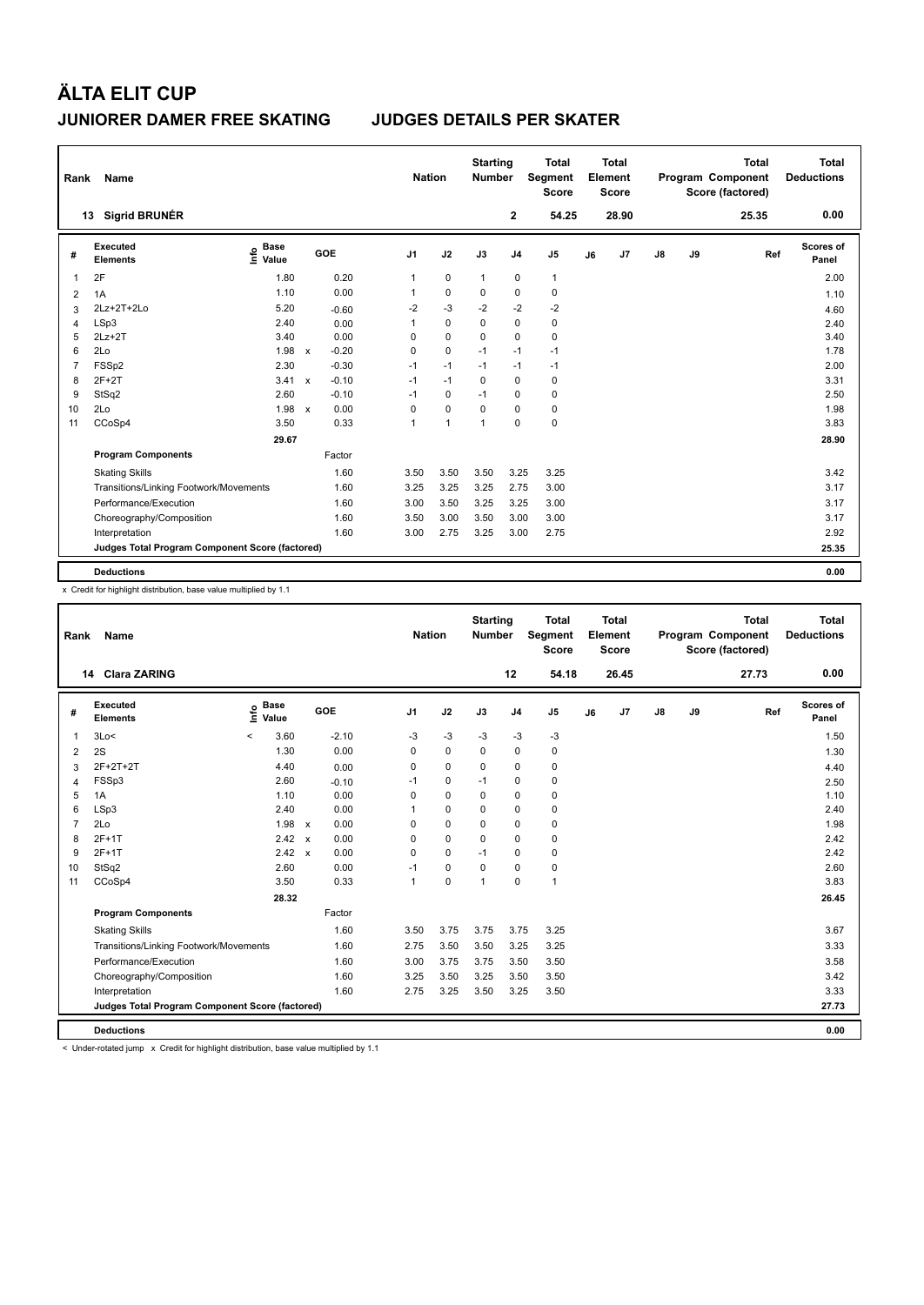| Rank | Name                                            |                              |                           |         |                | <b>Nation</b> |              | <b>Starting</b><br><b>Number</b> |                | <b>Total</b><br>Segment<br><b>Score</b> |    | <b>Total</b><br>Element<br><b>Score</b> |               |    | <b>Total</b><br>Program Component<br>Score (factored) | <b>Total</b><br><b>Deductions</b> |
|------|-------------------------------------------------|------------------------------|---------------------------|---------|----------------|---------------|--------------|----------------------------------|----------------|-----------------------------------------|----|-----------------------------------------|---------------|----|-------------------------------------------------------|-----------------------------------|
|      | <b>Nina LJUNGBERG</b><br>15                     |                              |                           |         |                |               |              |                                  | 6              | 53.60                                   |    | 26.80                                   |               |    | 26.80                                                 | 0.00                              |
| #    | <b>Executed</b><br><b>Elements</b>              | <b>Base</b><br>١nf٥<br>Value |                           | GOE     | J <sub>1</sub> |               | J2           | J3                               | J <sub>4</sub> | J <sub>5</sub>                          | J6 | J7                                      | $\mathsf{J}8$ | J9 | Ref                                                   | <b>Scores of</b><br>Panel         |
| 1    | 2F+2T+1T                                        | 3.50                         |                           | 0.00    | $-1$           |               | $\mathbf 0$  | $\mathbf 0$                      | $\pmb{0}$      | $\pmb{0}$                               |    |                                         |               |    |                                                       | 3.50                              |
| 2    | 1A                                              | 1.10                         |                           | 0.00    | 0              |               | $\mathbf 0$  | 0                                | 0              | 0                                       |    |                                         |               |    |                                                       | 1.10                              |
| 3    | $2Lz+1T$                                        | 2.50                         |                           | 0.00    | 0              |               | $\mathbf 0$  | $-1$                             | 0              | 0                                       |    |                                         |               |    |                                                       | 2.50                              |
| 4    | LSp4                                            | 2.70                         |                           | 0.33    | 1              |               | $\mathbf{1}$ | 0                                | 0              | $\mathbf{1}$                            |    |                                         |               |    |                                                       | 3.03                              |
| 5    | StSq3                                           | 3.30                         |                           | 0.33    | 1              |               | $\mathbf{1}$ | 0                                | $\overline{1}$ | $\pmb{0}$                               |    |                                         |               |    |                                                       | 3.63                              |
| 6    | 2Lo                                             | 1.98                         | $\mathsf{x}$              | 0.00    | 0              |               | $\mathbf 0$  | $\Omega$                         | $\pmb{0}$      | $\pmb{0}$                               |    |                                         |               |    |                                                       | 1.98                              |
| 7    | 2F                                              | 1.98                         | $\mathsf{x}$              | $-0.10$ | $-1$           |               | $-1$         | 0                                | $\mathbf 0$    | $\pmb{0}$                               |    |                                         |               |    |                                                       | 1.88                              |
| 8    | FSSp3                                           | 2.60                         |                           | 0.00    | 0              |               | 0            | $-1$                             | 0              | 0                                       |    |                                         |               |    |                                                       | 2.60                              |
| 9    | $2Lz+1T$                                        | $2.75 \times$                |                           | 0.00    | 0              |               | 0            | $-1$                             | 0              | 0                                       |    |                                         |               |    |                                                       | 2.75                              |
| 10   | 2S                                              | 1.43                         | $\boldsymbol{\mathsf{x}}$ | 0.00    | 0              |               | $\mathbf 0$  | $\Omega$                         | 0              | $\pmb{0}$                               |    |                                         |               |    |                                                       | 1.43                              |
| 11   | CCoSp2                                          | 2.50                         |                           | $-0.10$ | 0              |               | 0            | $-1$                             | 0              | $-1$                                    |    |                                         |               |    |                                                       | 2.40                              |
|      |                                                 | 26.34                        |                           |         |                |               |              |                                  |                |                                         |    |                                         |               |    |                                                       | 26.80                             |
|      | <b>Program Components</b>                       |                              |                           | Factor  |                |               |              |                                  |                |                                         |    |                                         |               |    |                                                       |                                   |
|      | <b>Skating Skills</b>                           |                              |                           | 1.60    | 3.75           |               | 3.75         | 3.50                             | 3.50           | 3.00                                    |    |                                         |               |    |                                                       | 3.58                              |
|      | Transitions/Linking Footwork/Movements          |                              |                           | 1.60    | 3.50           |               | 3.75         | 3.00                             | 3.00           | 2.75                                    |    |                                         |               |    |                                                       | 3.17                              |
|      | Performance/Execution                           |                              |                           | 1.60    | 4.00           |               | 3.50         | 3.25                             | 3.25           | 3.25                                    |    |                                         |               |    |                                                       | 3.33                              |
|      | Choreography/Composition                        |                              |                           | 1.60    | 4.50           |               | 3.25         | 3.25                             | 3.25           | 3.25                                    |    |                                         |               |    |                                                       | 3.25                              |
|      | Interpretation                                  |                              |                           | 1.60    | 4.50           |               | 3.50         | 3.25                             | 3.50           | 3.25                                    |    |                                         |               |    |                                                       | 3.42                              |
|      | Judges Total Program Component Score (factored) |                              |                           |         |                |               |              |                                  |                |                                         |    |                                         |               |    |                                                       | 26.80                             |
|      | <b>Deductions</b>                               |                              |                           |         |                |               |              |                                  |                |                                         |    |                                         |               |    |                                                       | 0.00                              |

x Credit for highlight distribution, base value multiplied by 1.1

| Rank           | Name                                            |          |                      |                         | <b>Nation</b>  |              | <b>Starting</b><br><b>Number</b> |                | <b>Total</b><br>Segment<br><b>Score</b> |    | Total<br>Element<br><b>Score</b> |               |    | <b>Total</b><br>Program Component<br>Score (factored) | <b>Total</b><br><b>Deductions</b> |
|----------------|-------------------------------------------------|----------|----------------------|-------------------------|----------------|--------------|----------------------------------|----------------|-----------------------------------------|----|----------------------------------|---------------|----|-------------------------------------------------------|-----------------------------------|
|                | <b>Myrtel SALDEEN</b><br>16                     |          |                      |                         |                |              |                                  | 17             | 53.43                                   |    | 26.90                            |               |    | 28.53                                                 | 2.00                              |
| #              | <b>Executed</b><br><b>Elements</b>              | ١m٥      | <b>Base</b><br>Value | <b>GOE</b>              | J <sub>1</sub> | J2           | J3                               | J <sub>4</sub> | J <sub>5</sub>                          | J6 | J7                               | $\mathsf{J}8$ | J9 | Ref                                                   | Scores of<br>Panel                |
| 1              | 3S<                                             | $\hat{}$ | 2.90                 | $-1.87$                 | $-2$           | $-3$         | $-3$                             | $-3$           | $-2$                                    |    |                                  |               |    |                                                       | 1.03                              |
| 2              | $2T+2T$                                         |          | 2.60                 | 0.00                    | $\Omega$       | $\mathbf 0$  | $\mathbf 0$                      | $\mathbf 0$    | 0                                       |    |                                  |               |    |                                                       | 2.60                              |
| 3              | 2A                                              |          | 3.30                 | $-1.50$                 | -3             | $-3$         | -3                               | $-3$           | $-3$                                    |    |                                  |               |    |                                                       | 1.80                              |
| $\overline{4}$ | 2A                                              |          | 3.30                 | $-1.50$                 | $-3$           | $-3$         | $-3$                             | $-3$           | $-3$                                    |    |                                  |               |    |                                                       | 1.80                              |
| 5              | CCSp1                                           |          | 2.00                 | 0.00                    | $\Omega$       | $\Omega$     | 1                                | $\mathbf 0$    | 0                                       |    |                                  |               |    |                                                       | 2.00                              |
| 6              | $2Lz+2T$                                        |          | 3.74 x               | 0.00                    | $-1$           | $\pmb{0}$    | 0                                | 0              | 0                                       |    |                                  |               |    |                                                       | 3.74                              |
| $\overline{7}$ | 2Lo                                             |          | 1.98 x               | 0.00                    | 0              | $\mathbf 0$  | $\Omega$                         | 0              | 0                                       |    |                                  |               |    |                                                       | 1.98                              |
| 8              | CCoSp4                                          |          | 3.50                 | 0.50                    | 1              | $\mathbf{1}$ |                                  | 0              | 1                                       |    |                                  |               |    |                                                       | 4.00                              |
| 9              | 2F                                              |          | 1.98                 | $-0.60$<br>$\mathsf{x}$ | $-2$           | $\mathbf 0$  | $-2$                             | $-2$           | $-2$                                    |    |                                  |               |    |                                                       | 1.38                              |
| 10             | StSq3                                           |          | 3.30                 | 0.50                    | 1              | $\mathbf{1}$ | $\mathbf 0$                      | $\mathbf{1}$   | 1                                       |    |                                  |               |    |                                                       | 3.80                              |
| 11             | FSSp3                                           |          | 2.60                 | 0.17                    | $\mathbf{1}$   | $\mathbf 0$  | $\Omega$                         | 0              | $\mathbf{1}$                            |    |                                  |               |    |                                                       | 2.77                              |
|                |                                                 |          | 31.20                |                         |                |              |                                  |                |                                         |    |                                  |               |    |                                                       | 26.90                             |
|                | <b>Program Components</b>                       |          |                      | Factor                  |                |              |                                  |                |                                         |    |                                  |               |    |                                                       |                                   |
|                | <b>Skating Skills</b>                           |          |                      | 1.60                    | 4.25           | 4.00         | 3.75                             | 3.75           | 3.75                                    |    |                                  |               |    |                                                       | 3.83                              |
|                | Transitions/Linking Footwork/Movements          |          |                      | 1.60                    | 3.50           | 3.50         | 3.25                             | 3.50           | 3.50                                    |    |                                  |               |    |                                                       | 3.50                              |
|                | Performance/Execution                           |          |                      | 1.60                    | 3.00           | 3.75         | 3.25                             | 3.50           | 3.75                                    |    |                                  |               |    |                                                       | 3.50                              |
|                | Choreography/Composition                        |          |                      | 1.60                    | 3.50           | 3.25         | 3.25                             | 3.75           | 3.75                                    |    |                                  |               |    |                                                       | 3.50                              |
|                | Interpretation                                  |          |                      | 1.60                    | 3.25           | 3.50         | 3.50                             | 3.50           | 3.50                                    |    |                                  |               |    |                                                       | 3.50                              |
|                | Judges Total Program Component Score (factored) |          |                      |                         |                |              |                                  |                |                                         |    |                                  |               |    |                                                       | 28.53                             |
|                | <b>Deductions</b>                               |          |                      | $-2.00$<br>Falls:       |                |              |                                  |                |                                         |    |                                  |               |    |                                                       | $-2.00$                           |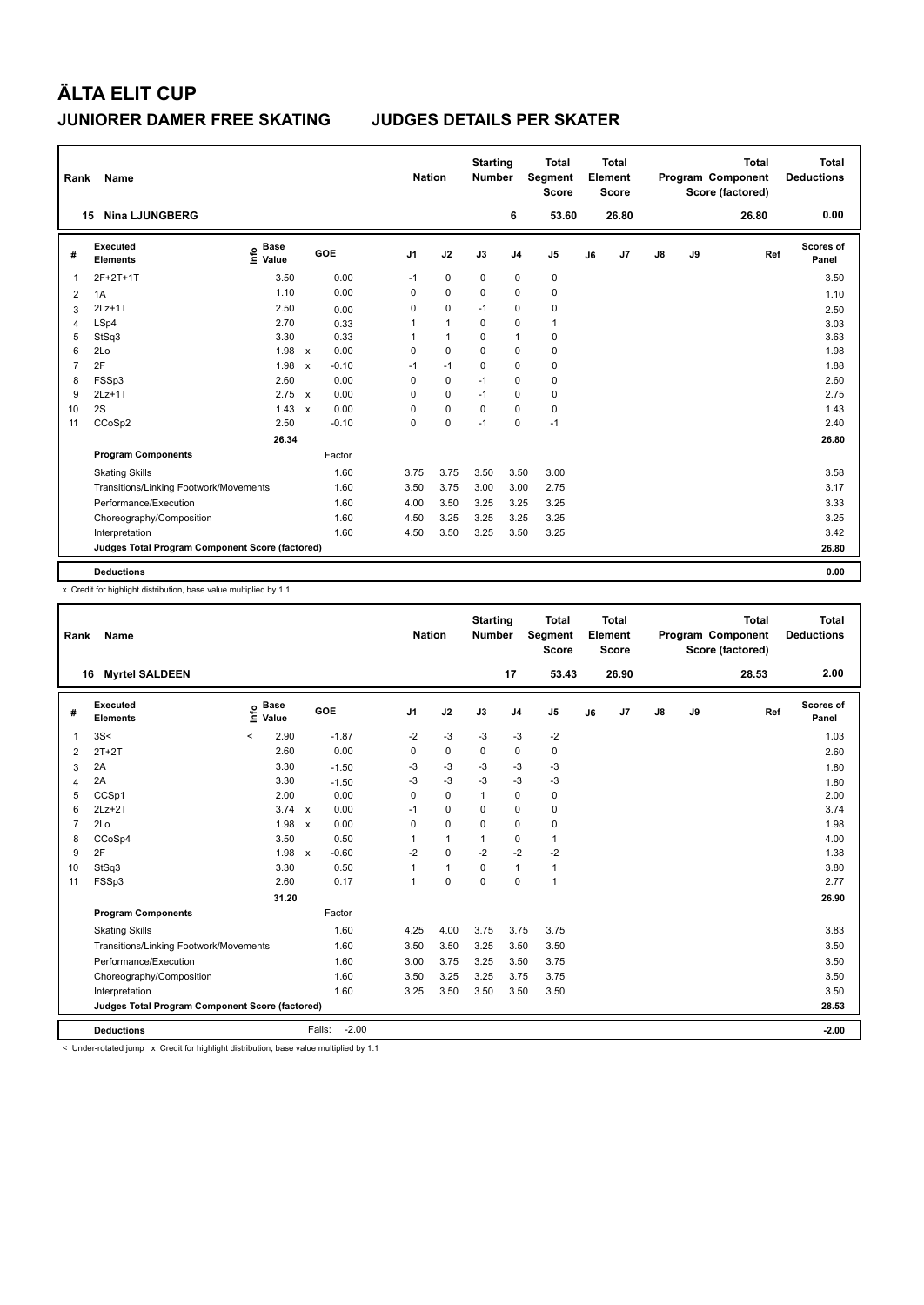| Rank           | Name                                            |      |                      |                           |         | <b>Nation</b>  |              | <b>Starting</b><br><b>Number</b> |                | <b>Total</b><br>Segment<br><b>Score</b> |    | Total<br>Element<br>Score |    |    | <b>Total</b><br>Program Component<br>Score (factored) | Total<br><b>Deductions</b> |
|----------------|-------------------------------------------------|------|----------------------|---------------------------|---------|----------------|--------------|----------------------------------|----------------|-----------------------------------------|----|---------------------------|----|----|-------------------------------------------------------|----------------------------|
|                | <b>Betty CALLNE</b><br>17                       |      |                      |                           |         |                |              |                                  | 18             | 53.09                                   |    | 24.56                     |    |    | 28.53                                                 | 0.00                       |
| #              | Executed<br><b>Elements</b>                     | ١nfo | <b>Base</b><br>Value |                           | GOE     | J <sub>1</sub> | J2           | J3                               | J <sub>4</sub> | J <sub>5</sub>                          | J6 | J7                        | J8 | J9 | Ref                                                   | Scores of<br>Panel         |
| 1              | 2A                                              |      | 3.30                 |                           | $-1.00$ | $-2$           | $-2$         | $-2$                             | $-3$           | $-2$                                    |    |                           |    |    |                                                       | 2.30                       |
| 2              | 2Lz+1Lo+2S                                      |      | 3.90                 |                           | 0.00    | 0              | $\mathbf 0$  | $\Omega$                         | $\mathbf 0$    | 0                                       |    |                           |    |    |                                                       | 3.90                       |
| 3              | $2F+2T$                                         |      | 3.10                 |                           | $-0.30$ | $-1$           | $-1$         | $-1$                             | $\mathbf 0$    | $-1$                                    |    |                           |    |    |                                                       | 2.80                       |
| $\overline{4}$ | CCoSp4                                          |      | 3.50                 |                           | 0.50    | 1              | $\mathbf{1}$ | $\mathbf{1}$                     | $\mathbf{1}$   | $\mathbf{1}$                            |    |                           |    |    |                                                       | 4.00                       |
| 5              | Α                                               |      | 0.00                 |                           | 0.00    | ٠              |              |                                  | ٠              |                                         |    |                           |    |    |                                                       | 0.00                       |
| 6              | FCCoSp4                                         |      | 3.50                 |                           | 0.33    | 1              | $\mathbf 0$  | $\mathbf{1}$                     | $\pmb{0}$      | $\mathbf{1}$                            |    |                           |    |    |                                                       | 3.83                       |
| $\overline{7}$ | 1F                                              |      | 0.55                 | $\mathsf{x}$              | $-0.30$ | -3             | $-3$         | $-2$                             | $-3$           | $-3$                                    |    |                           |    |    |                                                       | 0.25                       |
| 8              | 1Lz                                             |      | 0.66                 | $\boldsymbol{\mathsf{x}}$ | $-0.13$ | $-2$           | $-1$         | $\mathbf 0$                      | $-2$           | $-1$                                    |    |                           |    |    |                                                       | 0.53                       |
| 9              | 2Lo<<                                           | <<   | 0.55                 | $\mathbf{x}$              | $-0.30$ | $-3$           | $-3$         | $-3$                             | $-3$           | $-3$                                    |    |                           |    |    |                                                       | 0.25                       |
| 10             | LSp3                                            |      | 2.40                 |                           | 0.50    | 1              | $\mathbf{1}$ | $\mathbf{1}$                     | $\mathbf{1}$   | $\mathbf{1}$                            |    |                           |    |    |                                                       | 2.90                       |
| 11             | StSq3                                           |      | 3.30                 |                           | 0.50    | 1              | $\mathbf 0$  | $\overline{1}$                   | $\overline{1}$ | $\mathbf{1}$                            |    |                           |    |    |                                                       | 3.80                       |
|                |                                                 |      | 24.76                |                           |         |                |              |                                  |                |                                         |    |                           |    |    |                                                       | 24.56                      |
|                | <b>Program Components</b>                       |      |                      |                           | Factor  |                |              |                                  |                |                                         |    |                           |    |    |                                                       |                            |
|                | <b>Skating Skills</b>                           |      |                      |                           | 1.60    | 4.25           | 3.75         | 3.75                             | 3.75           | 3.75                                    |    |                           |    |    |                                                       | 3.75                       |
|                | Transitions/Linking Footwork/Movements          |      |                      |                           | 1.60    | 3.50           | 3.50         | 3.50                             | 3.50           | 3.50                                    |    |                           |    |    |                                                       | 3.50                       |
|                | Performance/Execution                           |      |                      |                           | 1.60    | 3.25           | 3.25         | 3.50                             | 3.75           | 3.25                                    |    |                           |    |    |                                                       | 3.33                       |
|                | Choreography/Composition                        |      |                      |                           | 1.60    | 4.00           | 3.50         | 3.75                             | 4.00           | 3.25                                    |    |                           |    |    |                                                       | 3.75                       |
|                | Interpretation                                  |      |                      |                           | 1.60    | 4.00           | 3.25         | 3.50                             | 3.75           | 3.25                                    |    |                           |    |    |                                                       | 3.50                       |
|                | Judges Total Program Component Score (factored) |      |                      |                           |         |                |              |                                  |                |                                         |    |                           |    |    |                                                       | 28.53                      |
|                | <b>Deductions</b>                               |      |                      |                           |         |                |              |                                  |                |                                         |    |                           |    |    |                                                       | 0.00                       |

<< Downgraded jump x Credit for highlight distribution, base value multiplied by 1.1

| Rank           | Name                                            |                            |                         | <b>Nation</b>  |             | <b>Starting</b><br><b>Number</b> |                | <b>Total</b><br><b>Segment</b><br><b>Score</b> |    | Total<br>Element<br><b>Score</b> |    |    | <b>Total</b><br>Program Component<br>Score (factored) | Total<br><b>Deductions</b> |
|----------------|-------------------------------------------------|----------------------------|-------------------------|----------------|-------------|----------------------------------|----------------|------------------------------------------------|----|----------------------------------|----|----|-------------------------------------------------------|----------------------------|
|                | <b>Vilma LEJONBERG</b><br>18                    |                            |                         |                |             |                                  | $\overline{7}$ | 52.89                                          |    | 27.02                            |    |    | 25.87                                                 | 0.00                       |
| #              | Executed<br><b>Elements</b>                     | <b>Base</b><br>١ų<br>Value | GOE                     | J <sub>1</sub> | J2          | J3                               | J <sub>4</sub> | J5                                             | J6 | J <sub>7</sub>                   | J8 | J9 | Ref                                                   | Scores of<br>Panel         |
| 1              | 2F+2T+2T                                        | 4.40                       | 0.00                    | $-1$           | 0           | 0                                | 0              | 0                                              |    |                                  |    |    |                                                       | 4.40                       |
| 2              | 1A                                              | 1.10                       | 0.00                    | $\Omega$       | $\Omega$    | $\Omega$                         | $\Omega$       | 0                                              |    |                                  |    |    |                                                       | 1.10                       |
| 3              | 2Lo                                             | 1.80                       | 0.00                    | $\Omega$       | $\Omega$    | $\Omega$                         | 0              | 0                                              |    |                                  |    |    |                                                       | 1.80                       |
| 4              | $2Lz+2T$                                        | 3.40                       | 0.00                    | $-1$           | 0           | 0                                | 0              | 0                                              |    |                                  |    |    |                                                       | 3.40                       |
| 5              | FSSp2                                           | 2.30                       | 0.00                    | $\Omega$       | $\Omega$    | $\Omega$                         | 0              | $-1$                                           |    |                                  |    |    |                                                       | 2.30                       |
| 6              | 2Lo                                             | 1.80                       | $-0.30$                 | $-1$           | 0           | $-1$                             | $-1$           | $-1$                                           |    |                                  |    |    |                                                       | 1.50                       |
| $\overline{7}$ | $2F+2T$                                         | 3.41                       | $-0.60$<br>$\mathsf{x}$ | $-2$           | $-2$        | $-2$                             | $-2$           | $-2$                                           |    |                                  |    |    |                                                       | 2.81                       |
| 8              | CCoSp4                                          | 3.50                       | 0.00                    | $-1$           | 0           | 0                                | 0              | 0                                              |    |                                  |    |    |                                                       | 3.50                       |
| 9              | 2Lz                                             | 2.31 x                     | 0.00                    | $\Omega$       | $\Omega$    | $\Omega$                         | $\Omega$       | 0                                              |    |                                  |    |    |                                                       | 2.31                       |
| 10             | LSp1                                            | 1.50                       | $-0.20$                 | 0              | 0           | $-1$                             | $-1$           | $-1$                                           |    |                                  |    |    |                                                       | 1.30                       |
| 11             | StSq2                                           | 2.60                       | 0.00                    | 0              | $\mathbf 0$ | $-1$                             | 0              | 0                                              |    |                                  |    |    |                                                       | 2.60                       |
|                |                                                 | 28.12                      |                         |                |             |                                  |                |                                                |    |                                  |    |    |                                                       | 27.02                      |
|                | <b>Program Components</b>                       |                            | Factor                  |                |             |                                  |                |                                                |    |                                  |    |    |                                                       |                            |
|                | <b>Skating Skills</b>                           |                            | 1.60                    | 3.25           | 3.75        | 3.25                             | 3.25           | 3.25                                           |    |                                  |    |    |                                                       | 3.25                       |
|                | Transitions/Linking Footwork/Movements          |                            | 1.60                    | 2.50           | 3.75        | 3.25                             | 3.00           | 3.00                                           |    |                                  |    |    |                                                       | 3.08                       |
|                | Performance/Execution                           |                            | 1.60                    | 2.75           | 4.00        | 3.25                             | 3.25           | 3.25                                           |    |                                  |    |    |                                                       | 3.25                       |
|                | Choreography/Composition                        |                            | 1.60                    | 2.50           | 3.75        | 3.50                             | 3.50           | 3.25                                           |    |                                  |    |    |                                                       | 3.42                       |
|                | Interpretation                                  |                            | 1.60                    | 2.25           | 3.50        | 3.25                             | 3.25           | 3.00                                           |    |                                  |    |    |                                                       | 3.17                       |
|                | Judges Total Program Component Score (factored) |                            |                         |                |             |                                  |                |                                                |    |                                  |    |    |                                                       | 25.87                      |
|                | <b>Deductions</b>                               |                            |                         |                |             |                                  |                |                                                |    |                                  |    |    |                                                       | 0.00                       |

x Credit for highlight distribution, base value multiplied by 1.1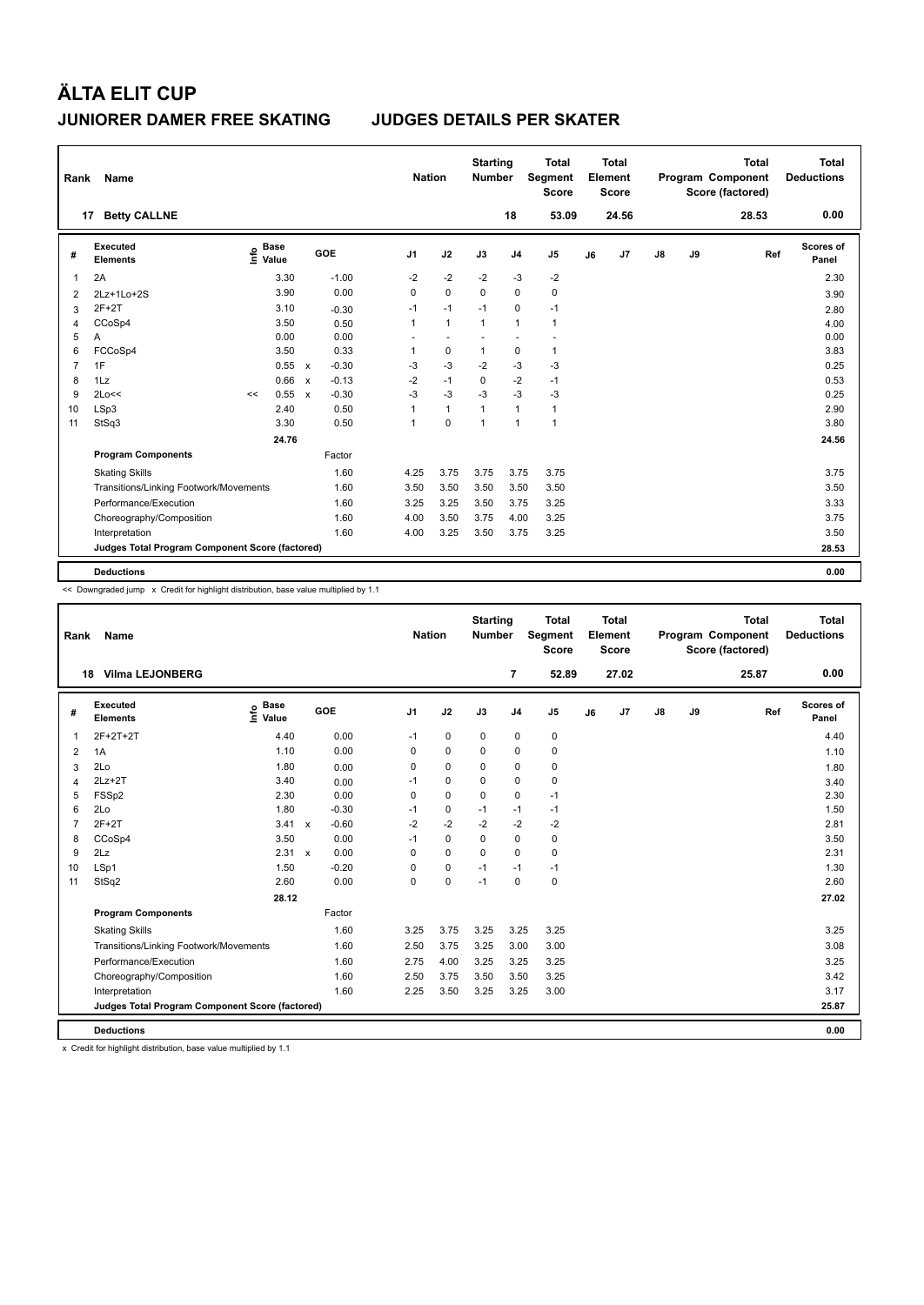| Rank           | Name                                            |         |                      |                           |                   |                | <b>Nation</b> |              | <b>Starting</b><br><b>Number</b> |                  | <b>Total</b><br>Segment<br><b>Score</b> |    | <b>Total</b><br>Element<br><b>Score</b> |               |    | <b>Total</b><br>Program Component<br>Score (factored) | Total<br><b>Deductions</b> |
|----------------|-------------------------------------------------|---------|----------------------|---------------------------|-------------------|----------------|---------------|--------------|----------------------------------|------------------|-----------------------------------------|----|-----------------------------------------|---------------|----|-------------------------------------------------------|----------------------------|
| 19             | Rebecka HAMMAR                                  |         |                      |                           |                   |                |               |              |                                  | 26               | 52.82                                   |    | 26.03                                   |               |    | 28.79                                                 | 2.00                       |
| #              | Executed<br><b>Elements</b>                     | lnfo    | <b>Base</b><br>Value |                           | GOE               | J <sub>1</sub> |               | J2           | J3                               | J <sub>4</sub>   | J <sub>5</sub>                          | J6 | J7                                      | $\mathsf{J}8$ | J9 | Ref                                                   | Scores of<br>Panel         |
| 1              | 2A<                                             | $\,<$   | 2.30                 |                           | $-0.67$           | $-2$           |               | $-1$         | $-1$                             | $-1$             | $-2$                                    |    |                                         |               |    |                                                       | 1.63                       |
| 2              | 3S<                                             | $\prec$ | 2.90                 |                           | $-2.10$           | $-3$           |               | $-3$         | $-3$                             | $-3$             | $-3$                                    |    |                                         |               |    |                                                       | 0.80                       |
| 3              | $2F+2T$                                         |         | 3.10                 |                           | 0.00              | 0              |               | $\mathbf 0$  | $\Omega$                         | 0                | $\mathbf{1}$                            |    |                                         |               |    |                                                       | 3.10                       |
| 4              | FCCoSp2                                         |         | 2.50                 |                           | 0.17              | 1              |               | $\mathbf{1}$ | 0                                | 0                | $\mathbf 0$                             |    |                                         |               |    |                                                       | 2.67                       |
| 5              | $2Lz+2T$                                        |         | 3.74                 | $\mathsf{x}$              | 0.00              | $-1$           |               | $\mathbf 0$  | $\Omega$                         | $\Omega$         | 0                                       |    |                                         |               |    |                                                       | 3.74                       |
| 6              | 2F+2T+1T                                        |         | 3.85                 | $\mathsf{x}$              | 0.00              | 0              |               | $\mathbf 0$  | 0                                | 0                | 0                                       |    |                                         |               |    |                                                       | 3.85                       |
| $\overline{7}$ | StSq3                                           |         | 3.30                 |                           | 0.00              | 0              |               | $\mathbf{1}$ | $\Omega$                         | $\Omega$         | 0                                       |    |                                         |               |    |                                                       | 3.30                       |
| 8              | 2Lo                                             |         | 1.98                 | $\mathsf{x}$              | 0.00              | 0              |               | $\mathbf 0$  | $\Omega$                         | 0                | 0                                       |    |                                         |               |    |                                                       | 1.98                       |
| 9              | 1Lz                                             |         | 0.66                 | $\boldsymbol{\mathsf{x}}$ | 0.00              | 0              |               | $\mathbf 0$  | $\Omega$                         | $\mathbf 0$      | 0                                       |    |                                         |               |    |                                                       | 0.66                       |
| 10             | FSSp3                                           |         | 2.60                 |                           | 0.00              | 1              |               | $\Omega$     | 0                                | $\mathbf 0$      | $\pmb{0}$                               |    |                                         |               |    |                                                       | 2.60                       |
| 11             | CoSp1                                           |         | 1.70                 |                           | 0.00              | $-1$           |               | $\mathbf{1}$ | $\Omega$                         | $\Omega$         | $\mathbf 0$                             |    |                                         |               |    |                                                       | 1.70                       |
|                |                                                 |         | 28.63                |                           |                   |                |               |              |                                  |                  |                                         |    |                                         |               |    |                                                       | 26.03                      |
|                | <b>Program Components</b>                       |         |                      |                           | Factor            |                |               |              |                                  |                  |                                         |    |                                         |               |    |                                                       |                            |
|                | <b>Skating Skills</b>                           |         |                      |                           | 1.60              | 4.25           |               | 4.25         | 4.00                             | 3.75             | 3.50                                    |    |                                         |               |    |                                                       | 4.00                       |
|                | Transitions/Linking Footwork/Movements          |         |                      |                           | 1.60              | 3.50           |               | 4.00         | 3.75                             | 3.25             | 3.50                                    |    |                                         |               |    |                                                       | 3.58                       |
|                | Performance/Execution                           |         |                      |                           | 1.60              | 3.50           |               | 4.00         | 3.75                             | 3.50             | 3.50                                    |    |                                         |               |    |                                                       | 3.58                       |
|                | Choreography/Composition                        |         |                      |                           | 1.60              | 3.25           |               | 3.75         | 3.75                             | 3.50             | 3.50                                    |    |                                         |               |    |                                                       | 3.58                       |
|                | Interpretation                                  |         |                      |                           | 1.60              | 3.00           |               | 3.75         | 3.50                             | 3.00             | 3.25                                    |    |                                         |               |    |                                                       | 3.25                       |
|                | Judges Total Program Component Score (factored) |         |                      |                           |                   |                |               |              |                                  |                  |                                         |    |                                         |               |    |                                                       | 28.79                      |
|                | <b>Deductions</b>                               |         |                      |                           | $-1.00$<br>Falls: |                |               |              |                                  | Costume failure: | $-1.00$                                 |    |                                         |               |    |                                                       | $-2.00$                    |

< Under-rotated jump x Credit for highlight distribution, base value multiplied by 1.1

| Rank           | <b>Name</b>                                     |    |                      |                           |                   | <b>Nation</b>  |              | <b>Starting</b><br><b>Number</b> |                | <b>Total</b><br>Segment<br><b>Score</b> |    | <b>Total</b><br>Element<br><b>Score</b> |               |    | <b>Total</b><br>Program Component<br>Score (factored) | Total<br><b>Deductions</b> |
|----------------|-------------------------------------------------|----|----------------------|---------------------------|-------------------|----------------|--------------|----------------------------------|----------------|-----------------------------------------|----|-----------------------------------------|---------------|----|-------------------------------------------------------|----------------------------|
| 20             | Matilda LÖFGREN                                 |    |                      |                           |                   |                |              |                                  | 23             | 52.79                                   |    | 25.13                                   |               |    | 28.66                                                 | 1.00                       |
| #              | Executed<br><b>Elements</b>                     | ١m | <b>Base</b><br>Value |                           | <b>GOE</b>        | J <sub>1</sub> | J2           | J3                               | J <sub>4</sub> | J <sub>5</sub>                          | J6 | J7                                      | $\mathsf{J}8$ | J9 | Ref                                                   | <b>Scores of</b><br>Panel  |
| $\mathbf{1}$   | 3S<<                                            | << | 1.30                 |                           | $-0.60$           | -3             | -3           | -3                               | -3             | $-3$                                    |    |                                         |               |    |                                                       | 0.70                       |
| 2              | 2Lz+2T+2T                                       |    | 4.70                 |                           | $-0.10$           | $-1$           | $\mathbf 0$  | $\Omega$                         | $-1$           | $\mathbf 0$                             |    |                                         |               |    |                                                       | 4.60                       |
| 3              | 2A<<                                            | << | 1.10                 |                           | $-0.40$           | $-2$           | $-2$         | $-2$                             | $-1$           | $-3$                                    |    |                                         |               |    |                                                       | 0.70                       |
| $\overline{4}$ | FSSp3                                           |    | 2.60                 |                           | 0.17              | $\Omega$       | $\Omega$     | $\mathbf{1}$                     | $\mathbf{1}$   | $-1$                                    |    |                                         |               |    |                                                       | 2.77                       |
| 5              | StSq2                                           |    | 2.60                 |                           | 0.33              | 1              | $\mathbf{1}$ | $\mathbf{1}$                     | $\mathbf 0$    | $\mathbf 0$                             |    |                                         |               |    |                                                       | 2.93                       |
| 6              | $2F+2T$                                         |    | 3.41                 | $\mathbf{x}$              | 0.00              | $\Omega$       | $\mathbf 0$  | $\Omega$                         | $\Omega$       | $\pmb{0}$                               |    |                                         |               |    |                                                       | 3.41                       |
| $\overline{7}$ | 2Lo                                             |    | 1.98                 | $\boldsymbol{\mathsf{x}}$ | 0.00              | $\Omega$       | $\mathbf 0$  | 0                                | 0              | 0                                       |    |                                         |               |    |                                                       | 1.98                       |
| 8              | LSp3                                            |    | 2.40                 |                           | 0.50              | $\overline{2}$ | $\mathbf{1}$ | 1                                | $\mathbf{1}$   | $\mathbf{1}$                            |    |                                         |               |    |                                                       | 2.90                       |
| 9              | 1Lz                                             |    | 0.66                 | $\mathsf{x}$              | 0.00              | $-1$           | $\Omega$     | $\Omega$                         | $\mathbf 0$    | 0                                       |    |                                         |               |    |                                                       | 0.66                       |
| 10             | 2F                                              |    | 1.98                 | $\mathsf{x}$              | 0.00              | 0              | 0            | 0                                | 0              | 0                                       |    |                                         |               |    |                                                       | 1.98                       |
| 11             | CCoSp2                                          |    | 2.50                 |                           | 0.00              | $-1$           | $\mathbf 0$  | $\mathbf 0$                      | $\mathbf 0$    | $\mathbf 0$                             |    |                                         |               |    |                                                       | 2.50                       |
|                |                                                 |    | 25.23                |                           |                   |                |              |                                  |                |                                         |    |                                         |               |    |                                                       | 25.13                      |
|                | <b>Program Components</b>                       |    |                      |                           | Factor            |                |              |                                  |                |                                         |    |                                         |               |    |                                                       |                            |
|                | <b>Skating Skills</b>                           |    |                      |                           | 1.60              | 3.50           | 3.75         | 4.00                             | 3.50           | 3.50                                    |    |                                         |               |    |                                                       | 3.58                       |
|                | Transitions/Linking Footwork/Movements          |    |                      |                           | 1.60              | 3.50           | 3.75         | 3.75                             | 3.00           | 3.50                                    |    |                                         |               |    |                                                       | 3.58                       |
|                | Performance/Execution                           |    |                      |                           | 1.60              | 3.25           | 4.00         | 4.00                             | 3.50           | 3.75                                    |    |                                         |               |    |                                                       | 3.75                       |
|                | Choreography/Composition                        |    |                      |                           | 1.60              | 3.50           | 3.75         | 3.75                             | 3.50           | 3.50                                    |    |                                         |               |    |                                                       | 3.58                       |
|                | Interpretation                                  |    |                      |                           | 1.60              | 3.00           | 3.50         | 4.00                             | 3.25           | 3.50                                    |    |                                         |               |    |                                                       | 3.42                       |
|                | Judges Total Program Component Score (factored) |    |                      |                           |                   |                |              |                                  |                |                                         |    |                                         |               |    |                                                       | 28.66                      |
|                | <b>Deductions</b>                               |    |                      |                           | $-1.00$<br>Falls: |                |              |                                  |                |                                         |    |                                         |               |    |                                                       | $-1.00$                    |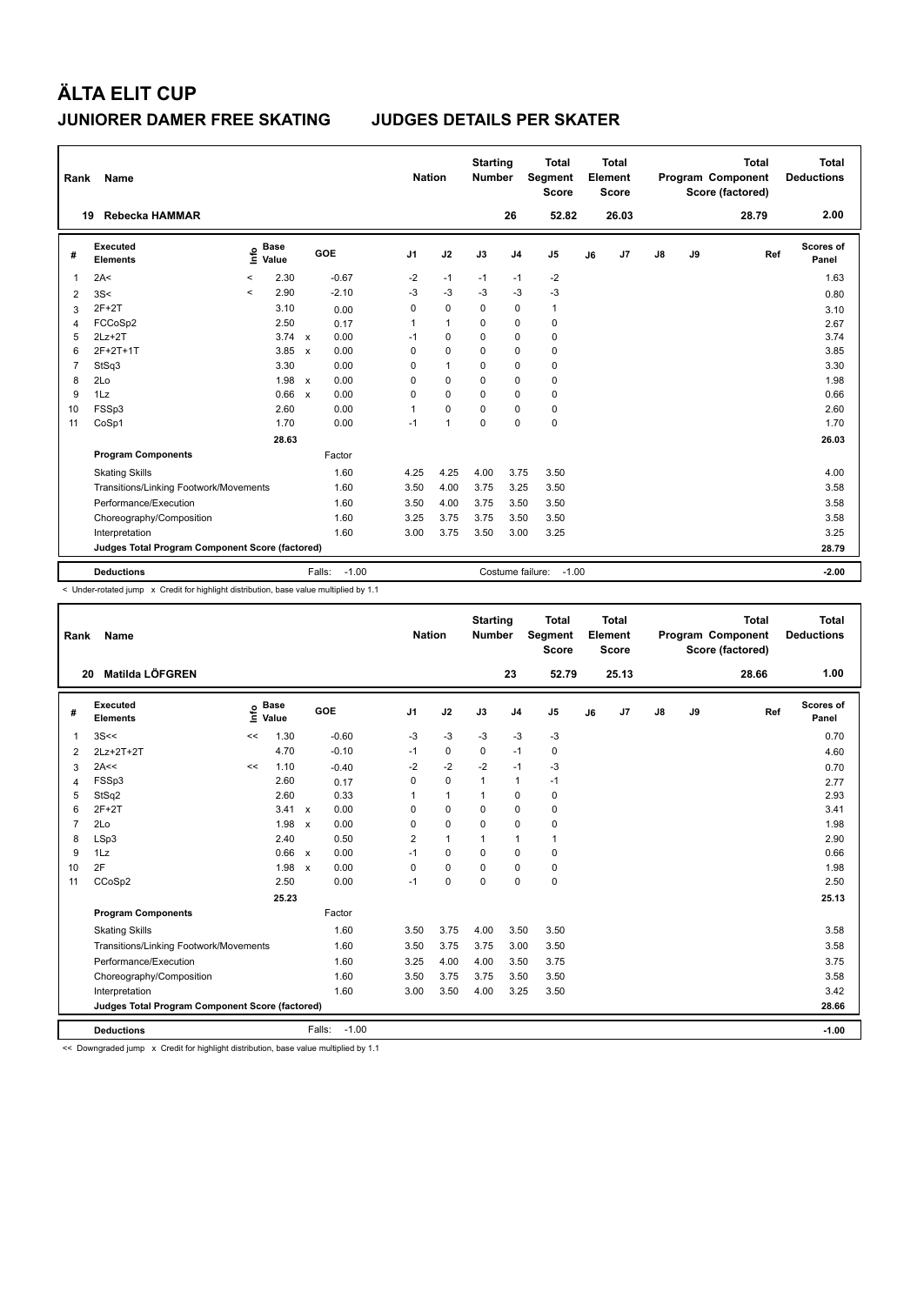| Rank           | Name                                            |                              |                      | <b>Nation</b>  |                | <b>Starting</b><br>Number |                | <b>Total</b><br>Segment<br><b>Score</b> |    | <b>Total</b><br>Element<br><b>Score</b> |               |    | <b>Total</b><br>Program Component<br>Score (factored) | <b>Total</b><br><b>Deductions</b> |
|----------------|-------------------------------------------------|------------------------------|----------------------|----------------|----------------|---------------------------|----------------|-----------------------------------------|----|-----------------------------------------|---------------|----|-------------------------------------------------------|-----------------------------------|
| 21             | <b>Linn FELDT</b>                               |                              |                      |                |                |                           | 16             | 52.06                                   |    | 25.46                                   |               |    | 27.60                                                 | 1.00                              |
| #              | Executed<br><b>Elements</b>                     | <b>Base</b><br>lnfo<br>Value | GOE                  | J <sub>1</sub> | J2             | J3                        | J <sub>4</sub> | J <sub>5</sub>                          | J6 | J <sub>7</sub>                          | $\mathsf{J}8$ | J9 | Ref                                                   | Scores of<br>Panel                |
| 1              | 1A                                              | 1.10                         | 0.00                 | 0              | $\mathbf 0$    | $\mathbf 0$               | $\mathbf 0$    | 0                                       |    |                                         |               |    |                                                       | 1.10                              |
| 2              | $2T+2T+2T$                                      | 3.90                         | 0.00                 | 0              | $\mathbf 0$    | $\Omega$                  | $\mathbf 0$    | $\mathbf 0$                             |    |                                         |               |    |                                                       | 3.90                              |
| 3              | 2F                                              | 1.80                         | 0.30                 | 1              | $\mathbf{1}$   | 0                         | $\mathbf{1}$   | $\mathbf{1}$                            |    |                                         |               |    |                                                       | 2.10                              |
| $\overline{4}$ | 2A                                              | 3.30                         | $-1.50$              | $-3$           | $-3$           | $-3$                      | $-3$           | $-3$                                    |    |                                         |               |    |                                                       | 1.80                              |
| 5              | CCoSp4                                          | 3.50                         | 0.00                 | 0              | $\overline{1}$ | $\mathbf 0$               | $\mathbf 0$    | 0                                       |    |                                         |               |    |                                                       | 3.50                              |
| 6              | $2Lz+1T$                                        | $2.75 \times$                | 0.00                 | 0              | $\mathbf 0$    | $\Omega$                  | $\mathbf 0$    | 0                                       |    |                                         |               |    |                                                       | 2.75                              |
| $\overline{7}$ | 2S                                              | 1.43                         | 0.00<br>$\mathsf{x}$ | 0              | $\mathbf 0$    | $\mathbf 0$               | $\mathbf 0$    | $\mathbf{1}$                            |    |                                         |               |    |                                                       | 1.43                              |
| 8              | 2F                                              | 1.98                         | 0.00<br>$\mathsf{x}$ | 0              | $\mathbf 0$    | 0                         | $\mathbf 0$    | $\mathbf{1}$                            |    |                                         |               |    |                                                       | 1.98                              |
| 9              | LSp1                                            | 1.50                         | $-0.20$              | 0              | $-1$           | 0                         | $-1$           | $-1$                                    |    |                                         |               |    |                                                       | 1.30                              |
| 10             | StSq2                                           | 2.60                         | 0.00                 | $-1$           | $\mathbf 0$    | $\Omega$                  | $\mathbf 0$    | 0                                       |    |                                         |               |    |                                                       | 2.60                              |
| 11             | FCCoSp3                                         | 3.00                         | 0.00                 | 0              | $\mathbf 0$    | $\mathbf 0$               | $\mathbf 0$    | $\mathbf 0$                             |    |                                         |               |    |                                                       | 3.00                              |
|                |                                                 | 26.86                        |                      |                |                |                           |                |                                         |    |                                         |               |    |                                                       | 25.46                             |
|                | <b>Program Components</b>                       |                              | Factor               |                |                |                           |                |                                         |    |                                         |               |    |                                                       |                                   |
|                | <b>Skating Skills</b>                           |                              | 1.60                 | 3.50           | 4.00           | 3.50                      | 3.50           | 3.50                                    |    |                                         |               |    |                                                       | 3.50                              |
|                | Transitions/Linking Footwork/Movements          |                              | 1.60                 | 2.75           | 3.75           | 3.25                      | 3.25           | 3.25                                    |    |                                         |               |    |                                                       | 3.25                              |
|                | Performance/Execution                           |                              | 1.60                 | 2.25           | 4.00           | 3.75                      | 3.50           | 3.50                                    |    |                                         |               |    |                                                       | 3.58                              |
|                | Choreography/Composition                        |                              | 1.60                 | 3.00           | 4.00           | 3.50                      | 3.50           | 3.50                                    |    |                                         |               |    |                                                       | 3.50                              |
|                | Interpretation                                  |                              | 1.60                 | 2.75           | 3.50           | 3.50                      | 3.75           | 3.25                                    |    |                                         |               |    |                                                       | 3.42                              |
|                | Judges Total Program Component Score (factored) |                              |                      |                |                |                           |                |                                         |    |                                         |               |    |                                                       | 27.60                             |
|                | <b>Deductions</b>                               |                              | $-1.00$<br>Falls:    |                |                |                           |                |                                         |    |                                         |               |    |                                                       | $-1.00$                           |

x Credit for highlight distribution, base value multiplied by 1.1

| Rank           | Name                                            |      |                      |              |         |                | <b>Nation</b> |              | <b>Starting</b><br><b>Number</b> |                | <b>Total</b><br>Segment<br><b>Score</b> |    | <b>Total</b><br>Element<br><b>Score</b> |               |    | <b>Total</b><br>Program Component<br>Score (factored) |     | <b>Total</b><br><b>Deductions</b> |
|----------------|-------------------------------------------------|------|----------------------|--------------|---------|----------------|---------------|--------------|----------------------------------|----------------|-----------------------------------------|----|-----------------------------------------|---------------|----|-------------------------------------------------------|-----|-----------------------------------|
|                | <b>Moa BERGLUND</b><br>22                       |      |                      |              |         |                |               |              |                                  | 9              | 51.87                                   |    | 25.08                                   |               |    | 26.79                                                 |     | 0.00                              |
| #              | Executed<br><b>Elements</b>                     | ١mfo | <b>Base</b><br>Value |              | GOE     | J <sub>1</sub> |               | J2           | J3                               | J <sub>4</sub> | J5                                      | J6 | J7                                      | $\mathsf{J}8$ | J9 |                                                       | Ref | Scores of<br>Panel                |
| 1              | $2Lz+2T<<$                                      | <<   | 2.50                 |              | $-0.60$ | $-2$           |               | $-3$         | $-2$                             | $-2$           | $-2$                                    |    |                                         |               |    |                                                       |     | 1.90                              |
| 2              | 2A                                              |      | 3.30                 |              | 0.00    | $-1$           |               | $\mathbf 0$  | 0                                | $\mathbf 0$    | 0                                       |    |                                         |               |    |                                                       |     | 3.30                              |
| 3              | 1F                                              |      | 0.50                 |              | $-0.03$ | $-1$           |               | 0            | $-1$                             | 0              | 0                                       |    |                                         |               |    |                                                       |     | 0.47                              |
| $\overline{4}$ | StSq2                                           |      | 2.60                 |              | $-0.10$ | $-1$           |               | $\pmb{0}$    | $\mathbf 0$                      | $\mathbf 0$    | $-1$                                    |    |                                         |               |    |                                                       |     | 2.50                              |
| 5              | CCoSp3                                          |      | 3.00                 |              | 0.00    | $\Omega$       |               | $\mathbf 0$  | 0                                | 0              | 0                                       |    |                                         |               |    |                                                       |     | 3.00                              |
| 6              | $2F+2T$                                         |      | 3.41 x               |              | 0.00    | $-1$           |               | 0            | $\Omega$                         | $\mathbf 0$    | 0                                       |    |                                         |               |    |                                                       |     | 3.41                              |
| 7              | $2Lo+2T$                                        |      | 3.41                 | $\mathsf{x}$ | $-0.20$ | $-1$           |               | $\mathbf 0$  | $-1$                             | $-1$           | 0                                       |    |                                         |               |    |                                                       |     | 3.21                              |
| 8              | FCSSp3                                          |      | 2.60                 |              | 0.17    | 1              |               | $\mathbf{1}$ | 0                                | 0              | 0                                       |    |                                         |               |    |                                                       |     | 2.77                              |
| 9              | 2Lz                                             |      | 2.31 x               |              | 0.00    | 0              |               | $\mathbf 0$  | $\Omega$                         | $\mathbf 0$    | 0                                       |    |                                         |               |    |                                                       |     | 2.31                              |
| 10             | 1S                                              |      | 0.44                 | $\mathbf{x}$ | $-0.03$ | $-2$           |               | $\mathbf 0$  | $-1$                             | $\mathbf 0$    | 0                                       |    |                                         |               |    |                                                       |     | 0.41                              |
| 11             | FCCoSp1                                         |      | 2.00                 |              | $-0.20$ | $-1$           |               | $\mathbf 0$  | $-1$                             | $\Omega$       | $-1$                                    |    |                                         |               |    |                                                       |     | 1.80                              |
|                |                                                 |      | 26.07                |              |         |                |               |              |                                  |                |                                         |    |                                         |               |    |                                                       |     | 25.08                             |
|                | <b>Program Components</b>                       |      |                      |              | Factor  |                |               |              |                                  |                |                                         |    |                                         |               |    |                                                       |     |                                   |
|                | <b>Skating Skills</b>                           |      |                      |              | 1.60    | 3.75           |               | 4.00         | 3.50                             | 3.50           | 3.50                                    |    |                                         |               |    |                                                       |     | 3.58                              |
|                | Transitions/Linking Footwork/Movements          |      |                      |              | 1.60    | 2.50           |               | 3.50         | 3.25                             | 3.00           | 3.00                                    |    |                                         |               |    |                                                       |     | 3.08                              |
|                | Performance/Execution                           |      |                      |              | 1.60    | 2.50           |               | 3.50         | 3.75                             | 3.25           | 3.25                                    |    |                                         |               |    |                                                       |     | 3.33                              |
|                | Choreography/Composition                        |      |                      |              | 1.60    | 2.75           |               | 3.75         | 3.50                             | 3.50           | 3.50                                    |    |                                         |               |    |                                                       |     | 3.50                              |
|                | Interpretation                                  |      |                      |              | 1.60    | 2.50           |               | 3.25         | 3.25                             | 3.25           | 3.25                                    |    |                                         |               |    |                                                       |     | 3.25                              |
|                | Judges Total Program Component Score (factored) |      |                      |              |         |                |               |              |                                  |                |                                         |    |                                         |               |    |                                                       |     | 26.79                             |
|                | <b>Deductions</b>                               |      |                      |              |         |                |               |              |                                  |                |                                         |    |                                         |               |    |                                                       |     | 0.00                              |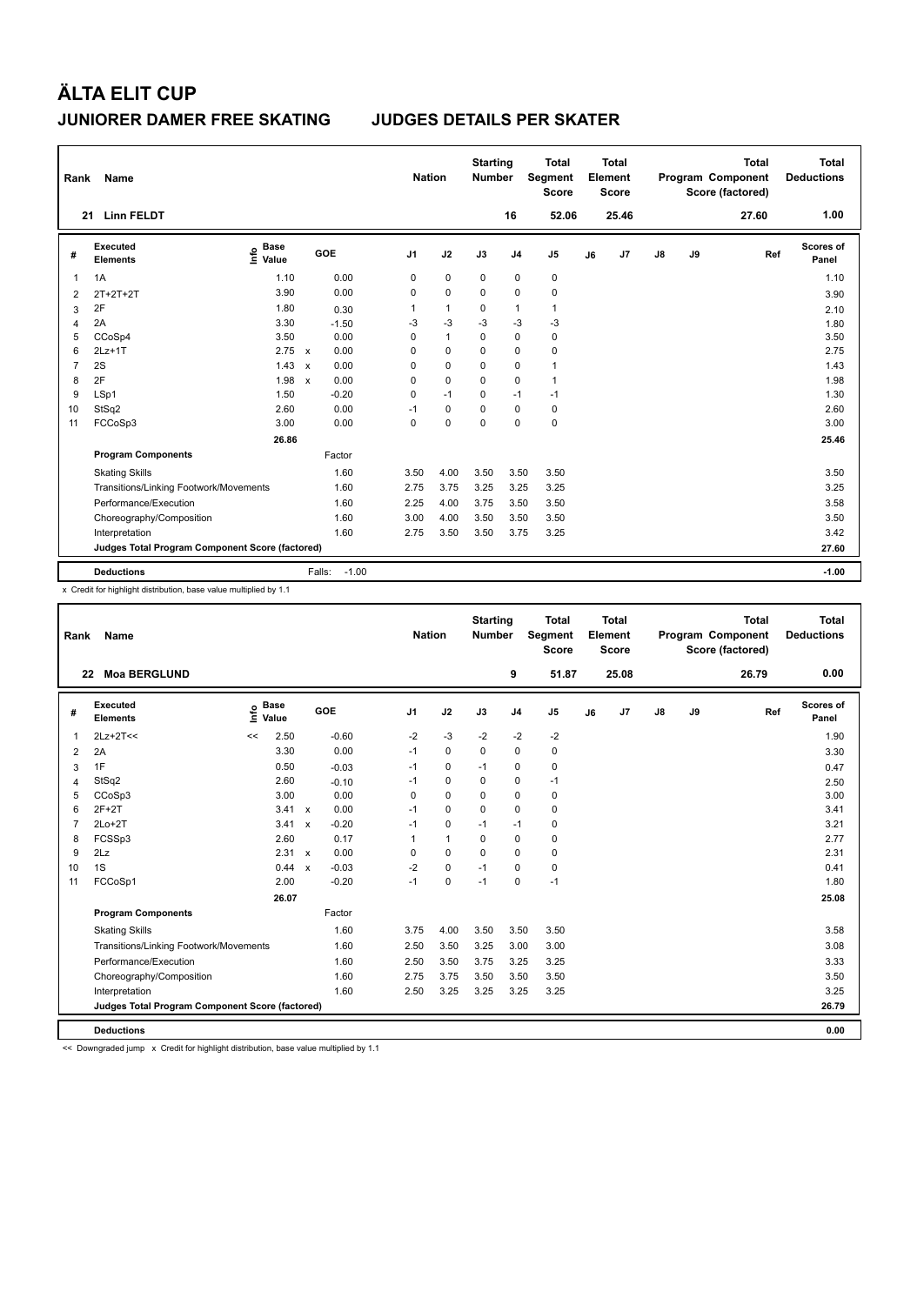| Rank | Name                                            |                                  |              |            |                | <b>Nation</b> |                | <b>Starting</b><br><b>Number</b> |                | <b>Total</b><br>Segment<br><b>Score</b> |    | Total<br><b>Element</b><br><b>Score</b> |               |    | <b>Total</b><br>Program Component<br>Score (factored) | Total<br><b>Deductions</b> |
|------|-------------------------------------------------|----------------------------------|--------------|------------|----------------|---------------|----------------|----------------------------------|----------------|-----------------------------------------|----|-----------------------------------------|---------------|----|-------------------------------------------------------|----------------------------|
|      | Josefin FRANZÉN<br>23                           |                                  |              |            |                |               |                |                                  | 8              | 50.88                                   |    | 24.21                                   |               |    | 26.67                                                 | 0.00                       |
| #    | <b>Executed</b><br><b>Elements</b>              | <b>Base</b><br>e Base<br>⊆ Value |              | <b>GOE</b> | J <sub>1</sub> |               | J2             | J3                               | J <sub>4</sub> | J <sub>5</sub>                          | J6 | J <sub>7</sub>                          | $\mathsf{J}8$ | J9 | Ref                                                   | Scores of<br>Panel         |
| 1    | 2S                                              | 1.30                             |              | 0.00       |                | 0             | $\pmb{0}$      | 0                                | $\pmb{0}$      | $\pmb{0}$                               |    |                                         |               |    |                                                       | 1.30                       |
| 2    | $2F+2T$                                         | 3.10                             |              | 0.00       |                | 0             | $\mathbf 0$    | 0                                | $\mathbf 0$    | $\pmb{0}$                               |    |                                         |               |    |                                                       | 3.10                       |
| 3    | 1A                                              | 1.10                             |              | 0.00       |                | 0             | $\mathbf 0$    | 0                                | $\mathbf 0$    | $\pmb{0}$                               |    |                                         |               |    |                                                       | 1.10                       |
| 4    | FSSp3                                           | 2.60                             |              | 0.17       |                | 1             | $\mathbf{1}$   | 0                                | $\mathbf 0$    | $\pmb{0}$                               |    |                                         |               |    |                                                       | 2.77                       |
| 5    | 1Lz                                             | 0.60                             |              | $-0.10$    |                | $-2$          | $-1$           | $-1$                             | $-1$           | $-1$                                    |    |                                         |               |    |                                                       | 0.50                       |
| 6    | StSq2                                           | 2.60                             |              | 0.00       |                | $-2$          | $\mathbf 0$    | 0                                | $\mathbf 0$    | $\mathbf{1}$                            |    |                                         |               |    |                                                       | 2.60                       |
| 7    | 2Lz                                             | 2.31                             | $\mathsf{x}$ | $-0.10$    | $-1$           |               | 0              | 0                                | 0              | $-1$                                    |    |                                         |               |    |                                                       | 2.21                       |
| 8    | CCoSp4                                          | 3.50                             |              | 0.50       |                | 1             | $\mathbf{1}$   | 0                                | $\mathbf{1}$   | $\mathbf{1}$                            |    |                                         |               |    |                                                       | 4.00                       |
| 9    | 2F+1T                                           | $2.42 \times$                    |              | 0.00       |                | 0             | 0              | $-1$                             | 0              | $\pmb{0}$                               |    |                                         |               |    |                                                       | 2.42                       |
| 10   | 2Lo                                             | 1.98                             | $\mathsf{x}$ | 0.00       |                | 0             | $\mathbf 0$    | $\Omega$                         | 0              | 0                                       |    |                                         |               |    |                                                       | 1.98                       |
| 11   | LSp2                                            | 1.90                             |              | 0.33       |                | 1             | $\overline{1}$ | 0                                | $\mathbf 0$    | $\mathbf{1}$                            |    |                                         |               |    |                                                       | 2.23                       |
|      |                                                 | 23.41                            |              |            |                |               |                |                                  |                |                                         |    |                                         |               |    |                                                       | 24.21                      |
|      | <b>Program Components</b>                       |                                  |              | Factor     |                |               |                |                                  |                |                                         |    |                                         |               |    |                                                       |                            |
|      | <b>Skating Skills</b>                           |                                  |              | 1.60       |                | 2.50          | 4.00           | 3.50                             | 3.50           | 3.25                                    |    |                                         |               |    |                                                       | 3.42                       |
|      | Transitions/Linking Footwork/Movements          |                                  |              | 1.60       |                | 2.25          | 4.25           | 3.00                             | 3.00           | 3.25                                    |    |                                         |               |    |                                                       | 3.08                       |
|      | Performance/Execution                           |                                  |              | 1.60       |                | 2.50          | 4.00           | 3.50                             | 3.50           | 3.50                                    |    |                                         |               |    |                                                       | 3.50                       |
|      | Choreography/Composition                        |                                  |              | 1.60       |                | 3.00          | 3.75           | 3.50                             | 3.50           | 3.50                                    |    |                                         |               |    |                                                       | 3.50                       |
|      | Interpretation                                  |                                  |              | 1.60       |                | 2.50          | 3.75           | 3.25                             | 3.25           | 3.00                                    |    |                                         |               |    |                                                       | 3.17                       |
|      | Judges Total Program Component Score (factored) |                                  |              |            |                |               |                |                                  |                |                                         |    |                                         |               |    |                                                       | 26.67                      |
|      | <b>Deductions</b>                               |                                  |              |            |                |               |                |                                  |                |                                         |    |                                         |               |    |                                                       | 0.00                       |

x Credit for highlight distribution, base value multiplied by 1.1

| Rank           | Name                                            |    |                      |         |                | <b>Nation</b> |          | <b>Starting</b><br><b>Number</b> |                | <b>Total</b><br>Segment<br><b>Score</b> |    | <b>Total</b><br>Element<br><b>Score</b> |               |    | <b>Total</b><br>Program Component<br>Score (factored) |     | <b>Total</b><br><b>Deductions</b> |
|----------------|-------------------------------------------------|----|----------------------|---------|----------------|---------------|----------|----------------------------------|----------------|-----------------------------------------|----|-----------------------------------------|---------------|----|-------------------------------------------------------|-----|-----------------------------------|
|                | 24 Ebba LINDEVRET                               |    |                      |         |                |               |          |                                  | 11             | 50.20                                   |    | 24.60                                   |               |    | 25.60                                                 |     | 0.00                              |
| #              | Executed<br><b>Elements</b>                     | ١m | <b>Base</b><br>Value | GOE     | J <sub>1</sub> |               | J2       | J3                               | J <sub>4</sub> | J <sub>5</sub>                          | J6 | J7                                      | $\mathsf{J}8$ | J9 |                                                       | Ref | Scores of<br>Panel                |
| 1              | 2A<<                                            | << | 1.10                 | $-0.60$ |                | $-3$          | $-3$     | $-3$                             | $-3$           | $-3$                                    |    |                                         |               |    |                                                       |     | 0.50                              |
| 2              | 2F+2T+2Lo                                       |    | 4.90                 | 0.00    | $-1$           |               | 0        | 0                                | $\mathbf 0$    | 0                                       |    |                                         |               |    |                                                       |     | 4.90                              |
| 3              | FSSp3                                           |    | 2.60                 | 0.00    |                | 0             | 0        | $\Omega$                         | 0              | $-1$                                    |    |                                         |               |    |                                                       |     | 2.60                              |
| $\overline{4}$ | CSp3                                            |    | 2.30                 | 0.00    | $-1$           |               | 0        | 1                                | 0              | 0                                       |    |                                         |               |    |                                                       |     | 2.30                              |
| 5              | 2A<<                                            | << | 1.10                 | $-0.60$ |                | $-3$          | $-2$     | $-3$                             | $-3$           | $-3$                                    |    |                                         |               |    |                                                       |     | 0.50                              |
| 6              | $2Lz+1T$                                        |    | 2.50                 | 0.00    |                | 0             | 0        | 0                                | 0              | 0                                       |    |                                         |               |    |                                                       |     | 2.50                              |
| 7              | $2F+2T$                                         |    | 3.41 x               | $-0.20$ |                | $-2$          | 0        | $-1$                             | $-1$           | 0                                       |    |                                         |               |    |                                                       |     | 3.21                              |
| 8              | StSq1                                           |    | 1.80                 | $-0.40$ |                | $-2$          | 0        | $-1$                             | $-1$           | $-2$                                    |    |                                         |               |    |                                                       |     | 1.40                              |
| 9              | 2Lo                                             |    | $1.98 \times$        | 0.00    |                | $\Omega$      | $\Omega$ | $\Omega$                         | $\mathbf 0$    | 0                                       |    |                                         |               |    |                                                       |     | 1.98                              |
| 10             | 2Lz                                             |    | 2.31 x               | 0.00    | $-1$           |               | 0        | $\Omega$                         | 0              | 0                                       |    |                                         |               |    |                                                       |     | 2.31                              |
| 11             | CCoSp2                                          |    | 2.50                 | $-0.10$ |                | 0             | $-1$     | $-1$                             | 0              | 0                                       |    |                                         |               |    |                                                       |     | 2.40                              |
|                |                                                 |    | 26.50                |         |                |               |          |                                  |                |                                         |    |                                         |               |    |                                                       |     | 24.60                             |
|                | <b>Program Components</b>                       |    |                      | Factor  |                |               |          |                                  |                |                                         |    |                                         |               |    |                                                       |     |                                   |
|                | <b>Skating Skills</b>                           |    |                      | 1.60    |                | 2.00          | 4.00     | 3.50                             | 3.25           | 3.00                                    |    |                                         |               |    |                                                       |     | 3.25                              |
|                | Transitions/Linking Footwork/Movements          |    |                      | 1.60    |                | 2.25          | 3.75     | 3.25                             | 3.00           | 2.75                                    |    |                                         |               |    |                                                       |     | 3.00                              |
|                | Performance/Execution                           |    |                      | 1.60    |                | 2.75          | 3.50     | 3.25                             | 3.50           | 3.00                                    |    |                                         |               |    |                                                       |     | 3.25                              |
|                | Choreography/Composition                        |    |                      | 1.60    |                | 2.50          | 3.50     | 3.50                             | 3.50           | 3.00                                    |    |                                         |               |    |                                                       |     | 3.33                              |
|                | Interpretation                                  |    |                      | 1.60    |                | 2.25          | 3.25     | 3.50                             | 3.25           | 3.00                                    |    |                                         |               |    |                                                       |     | 3.17                              |
|                | Judges Total Program Component Score (factored) |    |                      |         |                |               |          |                                  |                |                                         |    |                                         |               |    |                                                       |     | 25.60                             |
|                | <b>Deductions</b>                               |    |                      |         |                |               |          |                                  |                |                                         |    |                                         |               |    |                                                       |     | 0.00                              |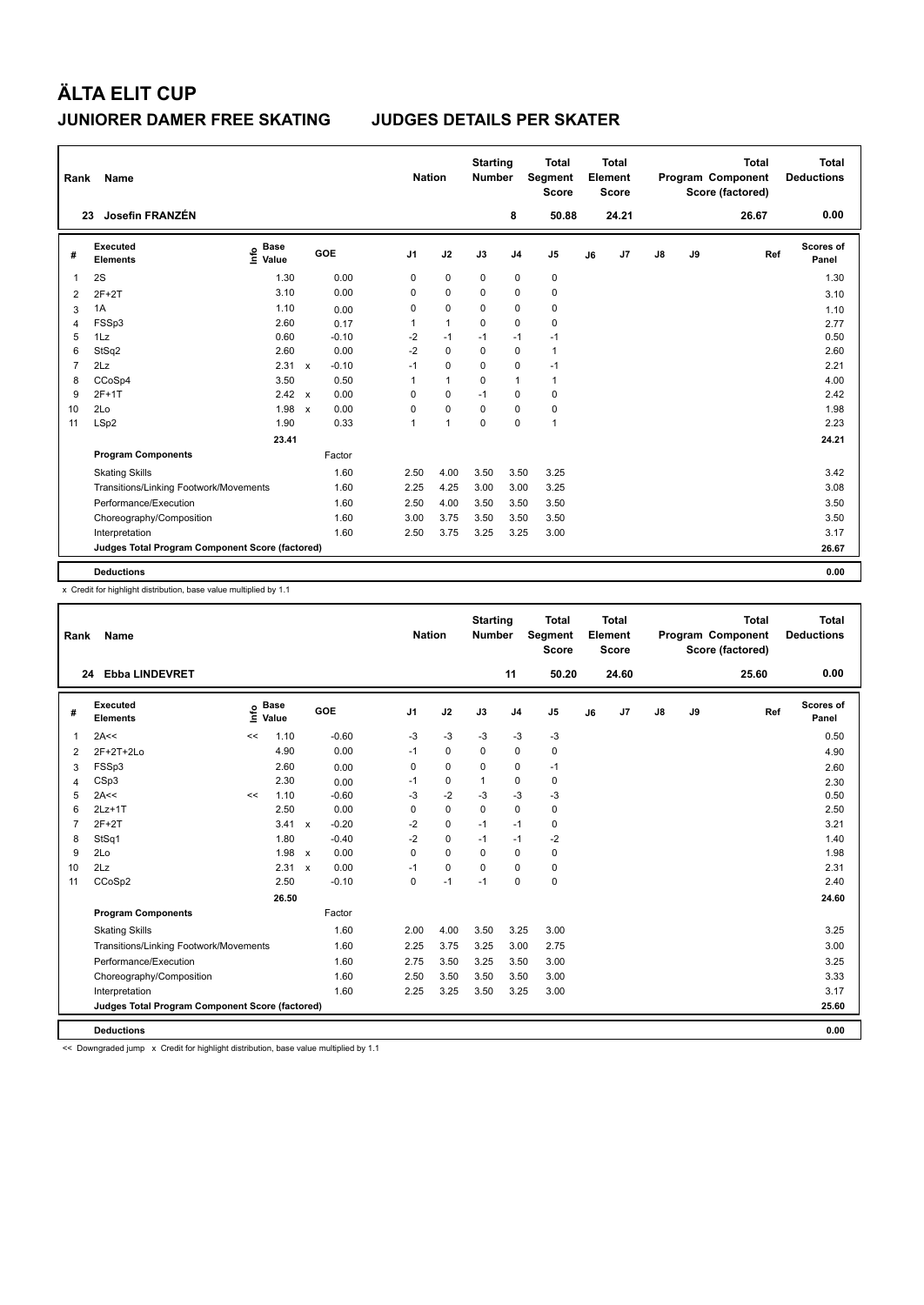| Rank | Name                                            |                              |              |         | <b>Nation</b>  |             | <b>Starting</b><br><b>Number</b> |                | <b>Total</b><br>Segment<br><b>Score</b> |    | <b>Total</b><br>Element<br><b>Score</b> |    |    | <b>Total</b><br>Program Component<br>Score (factored) | <b>Total</b><br><b>Deductions</b> |
|------|-------------------------------------------------|------------------------------|--------------|---------|----------------|-------------|----------------------------------|----------------|-----------------------------------------|----|-----------------------------------------|----|----|-------------------------------------------------------|-----------------------------------|
|      | <b>Ellen WARD</b><br>25                         |                              |              |         |                |             |                                  | 1              | 48.04                                   |    | 24.19                                   |    |    | 23.85                                                 | 0.00                              |
| #    | <b>Executed</b><br><b>Elements</b>              | <b>Base</b><br>١nfo<br>Value |              | GOE     | J <sub>1</sub> | J2          | J3                               | J <sub>4</sub> | J <sub>5</sub>                          | J6 | J7                                      | J8 | J9 | Ref                                                   | <b>Scores of</b><br>Panel         |
| 1    | 2Lz+2T+2Lo                                      | 5.20                         |              | 0.00    | $\mathbf 0$    | $\pmb{0}$   | $\mathbf 0$                      | $\pmb{0}$      | $\pmb{0}$                               |    |                                         |    |    |                                                       | 5.20                              |
| 2    | 2F                                              | 1.80                         |              | $-0.50$ | $-2$           | $-2$        | $-1$                             | $-2$           | $-1$                                    |    |                                         |    |    |                                                       | 1.30                              |
| 3    | 1A                                              | 1.10                         |              | 0.00    | 0              | $\mathbf 0$ | 0                                | $\mathbf 0$    | $\mathbf 0$                             |    |                                         |    |    |                                                       | 1.10                              |
| 4    | FSSp2                                           | 2.30                         |              | $-0.20$ | $-1$           | 0           | $-1$                             | 0              | $-1$                                    |    |                                         |    |    |                                                       | 2.10                              |
| 5    | 2Lo                                             | 1.80                         |              | 0.00    | 0              | $\mathbf 0$ | 0                                | 0              | $\pmb{0}$                               |    |                                         |    |    |                                                       | 1.80                              |
| 6    | CCoSp3                                          | 3.00                         |              | $-0.10$ | $-1$           | $-1$        | $\Omega$                         | $\mathbf 0$    | $\pmb{0}$                               |    |                                         |    |    |                                                       | 2.90                              |
| 7    | $2F+2T$                                         | 3.41                         | $\mathsf{x}$ | 0.00    | 0              | $\mathbf 0$ | 0                                | $\mathbf 0$    | $\pmb{0}$                               |    |                                         |    |    |                                                       | 3.41                              |
| 8    | 1Lz                                             | 0.66                         | $\mathsf{x}$ | $-0.03$ | 0              | 0           | $-1$                             | 0              | $-1$                                    |    |                                         |    |    |                                                       | 0.63                              |
| 9    | 1Lo                                             | 0.55                         | $\mathsf{x}$ | 0.00    | 0              | 0           | $\Omega$                         | $\Omega$       | 0                                       |    |                                         |    |    |                                                       | 0.55                              |
| 10   | FCCoSp3                                         | 3.00                         |              | $-0.30$ | $-1$           | $-1$        | $-1$                             | $-1$           | $-1$                                    |    |                                         |    |    |                                                       | 2.70                              |
| 11   | StSq2                                           | 2.60                         |              | $-0.10$ | $-1$           | 0           | $-1$                             | $\mathbf 0$    | $\pmb{0}$                               |    |                                         |    |    |                                                       | 2.50                              |
|      |                                                 | 25.42                        |              |         |                |             |                                  |                |                                         |    |                                         |    |    |                                                       | 24.19                             |
|      | <b>Program Components</b>                       |                              |              | Factor  |                |             |                                  |                |                                         |    |                                         |    |    |                                                       |                                   |
|      | <b>Skating Skills</b>                           |                              |              | 1.60    | 2.75           | 3.25        | 3.50                             | 3.00           | 3.00                                    |    |                                         |    |    |                                                       | 3.08                              |
|      | Transitions/Linking Footwork/Movements          |                              |              | 1.60    | 2.25           | 3.00        | 3.25                             | 2.75           | 2.75                                    |    |                                         |    |    |                                                       | 2.83                              |
|      | Performance/Execution                           |                              |              | 1.60    | 2.50           | 3.25        | 3.50                             | 3.00           | 3.00                                    |    |                                         |    |    |                                                       | 3.08                              |
|      | Choreography/Composition                        |                              |              | 1.60    | 2.50           | 3.00        | 3.25                             | 3.25           | 3.00                                    |    |                                         |    |    |                                                       | 3.08                              |
|      | Interpretation                                  |                              |              | 1.60    | 2.25           | 2.75        | 3.25                             | 3.00           | 2.75                                    |    |                                         |    |    |                                                       | 2.83                              |
|      | Judges Total Program Component Score (factored) |                              |              |         |                |             |                                  |                |                                         |    |                                         |    |    |                                                       | 23.85                             |
|      | <b>Deductions</b>                               |                              |              |         |                |             |                                  |                |                                         |    |                                         |    |    |                                                       | 0.00                              |

x Credit for highlight distribution, base value multiplied by 1.1

| Rank           | Name                                            |      |                      |                           |                   | <b>Nation</b>  |                      | <b>Starting</b><br><b>Number</b> |                | <b>Total</b><br>Segment<br><b>Score</b> |    | Total<br>Element<br><b>Score</b> |               |    | <b>Total</b><br>Program Component<br>Score (factored) |     | <b>Total</b><br><b>Deductions</b> |
|----------------|-------------------------------------------------|------|----------------------|---------------------------|-------------------|----------------|----------------------|----------------------------------|----------------|-----------------------------------------|----|----------------------------------|---------------|----|-------------------------------------------------------|-----|-----------------------------------|
|                | <b>Filippa WICKSTRÖM</b><br>26                  |      |                      |                           |                   |                |                      |                                  | 14             | 47.71                                   |    | 20.72                            |               |    | 27.99                                                 |     | 1.00                              |
| #              | <b>Executed</b><br><b>Elements</b>              | lnfo | <b>Base</b><br>Value |                           | <b>GOE</b>        | J <sub>1</sub> | J2                   | J3                               | J <sub>4</sub> | J5                                      | J6 | J7                               | $\mathsf{J}8$ | J9 |                                                       | Ref | Scores of<br>Panel                |
| $\mathbf 1$    | 2A<<                                            | <<   | 1.10                 |                           | $-0.53$           | $-2$           | $-3$                 | $-3$                             | $-3$           | $-2$                                    |    |                                  |               |    |                                                       |     | 0.57                              |
| 2              | 2F                                              |      | 1.80                 |                           | $-0.90$           | $-3$           | $-3$                 | $-3$                             | $-3$           | $-3$                                    |    |                                  |               |    |                                                       |     | 0.90                              |
| 3              | 2Lo                                             |      | 1.80                 |                           | 0.20              | $\Omega$       | $\mathbf{1}$         | $\Omega$                         | $\mathbf{1}$   | 1                                       |    |                                  |               |    |                                                       |     | 2.00                              |
| $\overline{4}$ | StSq2                                           |      | 2.60                 |                           | 0.33              | 1              | 0                    | 0                                | $\mathbf{1}$   | 1                                       |    |                                  |               |    |                                                       |     | 2.93                              |
| 5              | FSSp4                                           |      | 3.00                 |                           | 0.00              | 1              | $\mathbf 0$          | $\Omega$                         | $\mathbf 0$    | 0                                       |    |                                  |               |    |                                                       |     | 3.00                              |
| 6              | 2Lo                                             |      | 1.98                 | $\mathsf{x}$              | $-0.10$           | $-1$           | 0                    | 0                                | 0              | $-1$                                    |    |                                  |               |    |                                                       |     | 1.88                              |
| $\overline{7}$ | 2F                                              |      | $1.98 \times$        |                           | 0.00              | $-1$           | $\Omega$             | 0                                | $\Omega$       | 0                                       |    |                                  |               |    |                                                       |     | 1.98                              |
| 8              | 2Lo                                             |      | 1.98                 | $\mathsf{x}$              | 0.00              | 0              | 0                    | $\mathbf 0$                      | 0              | 0                                       |    |                                  |               |    |                                                       |     | 1.98                              |
| 9              | 2F<<                                            | <<   | 0.55                 | $\boldsymbol{\mathsf{x}}$ | $-0.30$           | $-3$           | $-3$                 | $-3$                             | $-3$           | $-3$                                    |    |                                  |               |    |                                                       |     | 0.25                              |
| 10             | LSp2                                            |      | 1.90                 |                           | 0.50              | 1              | $\mathbf{1}$         | $\mathbf{1}$                     | $\mathbf 0$    | 1                                       |    |                                  |               |    |                                                       |     | 2.40                              |
| 11             | CCoSp2                                          |      | 2.50                 |                           | 0.33              | 1              | $\blacktriangleleft$ | $\Omega$                         | $\Omega$       | $\mathbf{1}$                            |    |                                  |               |    |                                                       |     | 2.83                              |
|                |                                                 |      | 21.19                |                           |                   |                |                      |                                  |                |                                         |    |                                  |               |    |                                                       |     | 20.72                             |
|                | <b>Program Components</b>                       |      |                      |                           | Factor            |                |                      |                                  |                |                                         |    |                                  |               |    |                                                       |     |                                   |
|                | <b>Skating Skills</b>                           |      |                      |                           | 1.60              | 3.75           | 4.00                 | 3.75                             | 3.50           | 3.50                                    |    |                                  |               |    |                                                       |     | 3.67                              |
|                | Transitions/Linking Footwork/Movements          |      |                      |                           | 1.60              | 3.75           | 3.50                 | 3.25                             | 3.25           | 3.25                                    |    |                                  |               |    |                                                       |     | 3.33                              |
|                | Performance/Execution                           |      |                      |                           | 1.60              | 3.50           | 3.75                 | 3.50                             | 3.75           | 3.50                                    |    |                                  |               |    |                                                       |     | 3.58                              |
|                | Choreography/Composition                        |      |                      |                           | 1.60              | 4.00           | 3.50                 | 3.50                             | 3.50           | 3.75                                    |    |                                  |               |    |                                                       |     | 3.58                              |
|                | Interpretation                                  |      |                      |                           | 1.60              | 4.00           | 3.50                 | 3.25                             | 3.25           | 3.25                                    |    |                                  |               |    |                                                       |     | 3.33                              |
|                | Judges Total Program Component Score (factored) |      |                      |                           |                   |                |                      |                                  |                |                                         |    |                                  |               |    |                                                       |     | 27.99                             |
|                | <b>Deductions</b>                               |      |                      |                           | $-1.00$<br>Falls: |                |                      |                                  |                |                                         |    |                                  |               |    |                                                       |     | $-1.00$                           |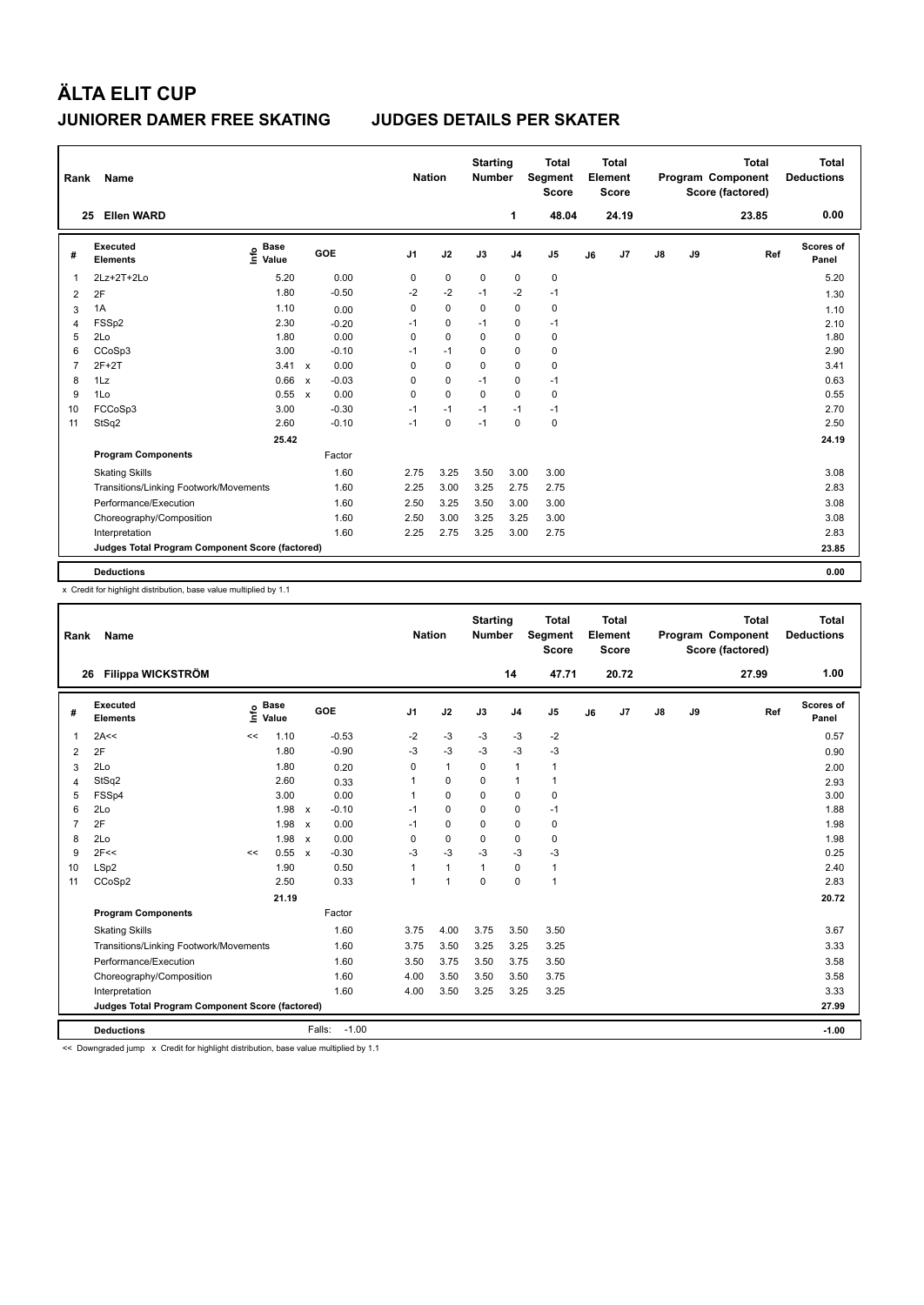| Rank           | Name                                            |   |                      |              |         | <b>Nation</b>  |                | <b>Starting</b><br><b>Number</b> |                | <b>Total</b><br>Segment<br><b>Score</b> |    | <b>Total</b><br>Element<br><b>Score</b> |               |    | <b>Total</b><br>Program Component<br>Score (factored) | <b>Deductions</b>         | <b>Total</b> |
|----------------|-------------------------------------------------|---|----------------------|--------------|---------|----------------|----------------|----------------------------------|----------------|-----------------------------------------|----|-----------------------------------------|---------------|----|-------------------------------------------------------|---------------------------|--------------|
| 27             | <b>Madeleine HOLMOVIST</b>                      |   |                      |              |         |                |                |                                  | 5              | 46.90                                   |    | 23.04                                   |               |    | 23.86                                                 |                           | 0.00         |
| #              | <b>Executed</b><br><b>Elements</b>              | e | <b>Base</b><br>Value |              | GOE     | J <sub>1</sub> | J2             | J3                               | J <sub>4</sub> | J <sub>5</sub>                          | J6 | J7                                      | $\mathsf{J}8$ | J9 | Ref                                                   | <b>Scores of</b><br>Panel |              |
| 1              | 1Lz                                             | e | 0.60                 |              | $-0.20$ | $-2$           | $-2$           | $-2$                             | $-2$           | $-2$                                    |    |                                         |               |    |                                                       |                           | 0.40         |
| 2              | 2Lo                                             |   | 1.80                 |              | 0.20    | 1              | $\overline{1}$ | $\Omega$                         | $\mathbf 0$    | $\mathbf{1}$                            |    |                                         |               |    |                                                       |                           | 2.00         |
| 3              | $2F+2T$                                         |   | 3.10                 |              | 0.00    | 0              | 0              | 0                                | $\mathbf 0$    | 0                                       |    |                                         |               |    |                                                       |                           | 3.10         |
| 4              | FCSSp3                                          |   | 2.60                 |              | 0.00    | 0              | 0              | $-1$                             | 0              | 0                                       |    |                                         |               |    |                                                       |                           | 2.60         |
| 5              | 2Lz+2T+1T                                       | e | 3.80                 |              | $-0.60$ | $-2$           | $-1$           | $-2$                             | $-2$           | $-2$                                    |    |                                         |               |    |                                                       |                           | 3.20         |
| 6              | LSp2                                            |   | 1.90                 |              | $-0.20$ | $-1$           | $-1$           | 0                                | $\pmb{0}$      | $-1$                                    |    |                                         |               |    |                                                       |                           | 1.70         |
| $\overline{7}$ | 2Lz                                             |   | $2.31 \times$        |              | 0.00    | 0              | 0              | 0                                | 0              | 0                                       |    |                                         |               |    |                                                       |                           | 2.31         |
| 8              | $2F+1T$                                         |   | 2.42                 | $\mathbf{x}$ | $-0.10$ | $-1$           | 0              | $-1$                             | 0              | 0                                       |    |                                         |               |    |                                                       |                           | 2.32         |
| 9              | 1A                                              |   | $1.21 \times$        |              | 0.00    | 0              | 0              | $\Omega$                         | 0              | 0                                       |    |                                         |               |    |                                                       |                           | 1.21         |
| 10             | CCoSp1                                          |   | 2.00                 |              | $-0.10$ | 0              | $-1$           | $-1$                             | 0              | 0                                       |    |                                         |               |    |                                                       |                           | 1.90         |
| 11             | StSq2                                           |   | 2.60                 |              | $-0.30$ | $-2$           | $-1$           | $-1$                             | $-1$           | $\mathbf 0$                             |    |                                         |               |    |                                                       |                           | 2.30         |
|                |                                                 |   | 24.34                |              |         |                |                |                                  |                |                                         |    |                                         |               |    |                                                       |                           | 23.04        |
|                | <b>Program Components</b>                       |   |                      |              | Factor  |                |                |                                  |                |                                         |    |                                         |               |    |                                                       |                           |              |
|                | <b>Skating Skills</b>                           |   |                      |              | 1.60    | 2.75           | 3.50           | 3.00                             | 3.25           | 3.00                                    |    |                                         |               |    |                                                       |                           | 3.08         |
|                | Transitions/Linking Footwork/Movements          |   |                      |              | 1.60    | 2.25           | 3.75           | 2.75                             | 3.00           | 3.00                                    |    |                                         |               |    |                                                       |                           | 2.92         |
|                | Performance/Execution                           |   |                      |              | 1.60    | 2.50           | 3.50           | 3.00                             | 3.00           | 3.25                                    |    |                                         |               |    |                                                       |                           | 3.08         |
|                | Choreography/Composition                        |   |                      |              | 1.60    | 2.25           | 3.25           | 2.75                             | 3.25           | 3.00                                    |    |                                         |               |    |                                                       |                           | 3.00         |
|                | Interpretation                                  |   |                      |              | 1.60    | 2.00           | 3.25           | 2.75                             | 3.00           | 2.75                                    |    |                                         |               |    |                                                       |                           | 2.83         |
|                | Judges Total Program Component Score (factored) |   |                      |              |         |                |                |                                  |                |                                         |    |                                         |               |    |                                                       |                           | 23.86        |
|                | <b>Deductions</b>                               |   |                      |              |         |                |                |                                  |                |                                         |    |                                         |               |    |                                                       |                           | 0.00         |

x Credit for highlight distribution, base value multiplied by 1.1 e Jump take off with wrong edge

| Rank                                            | Name                                   |    |                      |              |                   | <b>Nation</b>  |              | <b>Starting</b><br><b>Number</b> |                | Total<br>Segment<br><b>Score</b> |    | Total<br>Element<br><b>Score</b> |    |    | <b>Total</b><br>Program Component<br>Score (factored) | <b>Total</b><br><b>Deductions</b> |
|-------------------------------------------------|----------------------------------------|----|----------------------|--------------|-------------------|----------------|--------------|----------------------------------|----------------|----------------------------------|----|----------------------------------|----|----|-------------------------------------------------------|-----------------------------------|
| 28                                              | <b>Melissa McINTYRE-ANDERSSON</b>      |    |                      |              |                   |                |              |                                  | 4              | 44.76                            |    | 20.82                            |    |    | 24.94                                                 | 1.00                              |
| #                                               | Executed<br><b>Elements</b>            | ١ų | <b>Base</b><br>Value |              | <b>GOE</b>        | J <sub>1</sub> | J2           | J3                               | J <sub>4</sub> | J <sub>5</sub>                   | J6 | J <sub>7</sub>                   | J8 | J9 | Ref                                                   | Scores of<br>Panel                |
| 1                                               | $2Lz+2T$                               |    | 3.40                 |              | 0.00              | 0              | $\mathbf 0$  | $\mathbf 0$                      | $\mathbf 0$    | 0                                |    |                                  |    |    |                                                       | 3.40                              |
| $\overline{2}$                                  | 2Lo                                    |    | 1.80                 |              | 0.00              | 0              | $\mathbf 0$  | $\Omega$                         | $\Omega$       | 0                                |    |                                  |    |    |                                                       | 1.80                              |
| 3                                               | 2F<<                                   | << | 0.50                 |              | $-0.30$           | -3             | $-3$         | $-3$                             | $-3$           | $-3$                             |    |                                  |    |    |                                                       | 0.20                              |
| 4                                               | FSSp2                                  |    | 2.30                 |              | $-0.10$           | $-1$           | $-1$         | $\mathbf 0$                      | $\mathbf 0$    | 0                                |    |                                  |    |    |                                                       | 2.20                              |
| 5                                               | 2Lo                                    |    | 1.80                 |              | 0.00              | $\Omega$       | $\Omega$     | $\Omega$                         | $\mathbf 0$    | 0                                |    |                                  |    |    |                                                       | 1.80                              |
| 6                                               | LSp2                                   |    | 1.90                 |              | 0.17              |                | $\mathbf{1}$ | $\Omega$                         | $\Omega$       | 0                                |    |                                  |    |    |                                                       | 2.07                              |
| $\overline{7}$                                  | StSq2                                  |    | 2.60                 |              | 0.00              | $\Omega$       | $\Omega$     | $\Omega$                         | $\Omega$       | 0                                |    |                                  |    |    |                                                       | 2.60                              |
| 8                                               | 1A                                     |    | 1.21                 | $\mathsf{x}$ | 0.00              | 0              | $\mathbf 0$  | $\mathbf 0$                      | $\mathbf 0$    | 0                                |    |                                  |    |    |                                                       | 1.21                              |
| 9                                               | 2Lz<<                                  | << | 0.66                 | $\mathbf{x}$ | $-0.30$           | $-3$           | $-3$         | $-3$                             | $-3$           | $-3$                             |    |                                  |    |    |                                                       | 0.36                              |
| 10                                              | 2F                                     |    | 1.98                 | $\mathsf{x}$ | $-0.30$           | $-2$           | $-1$         | $-1$                             | $-1$           | $-1$                             |    |                                  |    |    |                                                       | 1.68                              |
| 11                                              | CCoSp4                                 |    | 3.50                 |              | 0.00              | $\Omega$       | $\mathbf 0$  | $\Omega$                         | $\Omega$       | 0                                |    |                                  |    |    |                                                       | 3.50                              |
|                                                 |                                        |    | 21.65                |              |                   |                |              |                                  |                |                                  |    |                                  |    |    |                                                       | 20.82                             |
|                                                 | <b>Program Components</b>              |    |                      |              | Factor            |                |              |                                  |                |                                  |    |                                  |    |    |                                                       |                                   |
|                                                 | <b>Skating Skills</b>                  |    |                      |              | 1.60              | 3.00           | 3.75         | 3.50                             | 3.00           | 2.75                             |    |                                  |    |    |                                                       | 3.17                              |
|                                                 | Transitions/Linking Footwork/Movements |    |                      |              | 1.60              | 2.75           | 3.50         | 3.25                             | 2.75           | 2.50                             |    |                                  |    |    |                                                       | 2.92                              |
|                                                 | Performance/Execution                  |    |                      |              | 1.60              | 2.50           | 3.75         | 3.25                             | 3.25           | 3.00                             |    |                                  |    |    |                                                       | 3.17                              |
|                                                 | Choreography/Composition               |    |                      |              | 1.60              | 3.00           | 3.50         | 3.50                             | 3.25           | 2.75                             |    |                                  |    |    |                                                       | 3.25                              |
|                                                 | Interpretation                         |    |                      |              | 1.60              | 2.50           | 3.50         | 3.50                             | 3.00           | 2.75                             |    |                                  |    |    |                                                       | 3.08                              |
| Judges Total Program Component Score (factored) |                                        |    |                      |              |                   |                |              |                                  |                |                                  |    | 24.94                            |    |    |                                                       |                                   |
|                                                 | <b>Deductions</b>                      |    |                      |              | $-1.00$<br>Falls: |                |              |                                  |                |                                  |    |                                  |    |    |                                                       | $-1.00$                           |